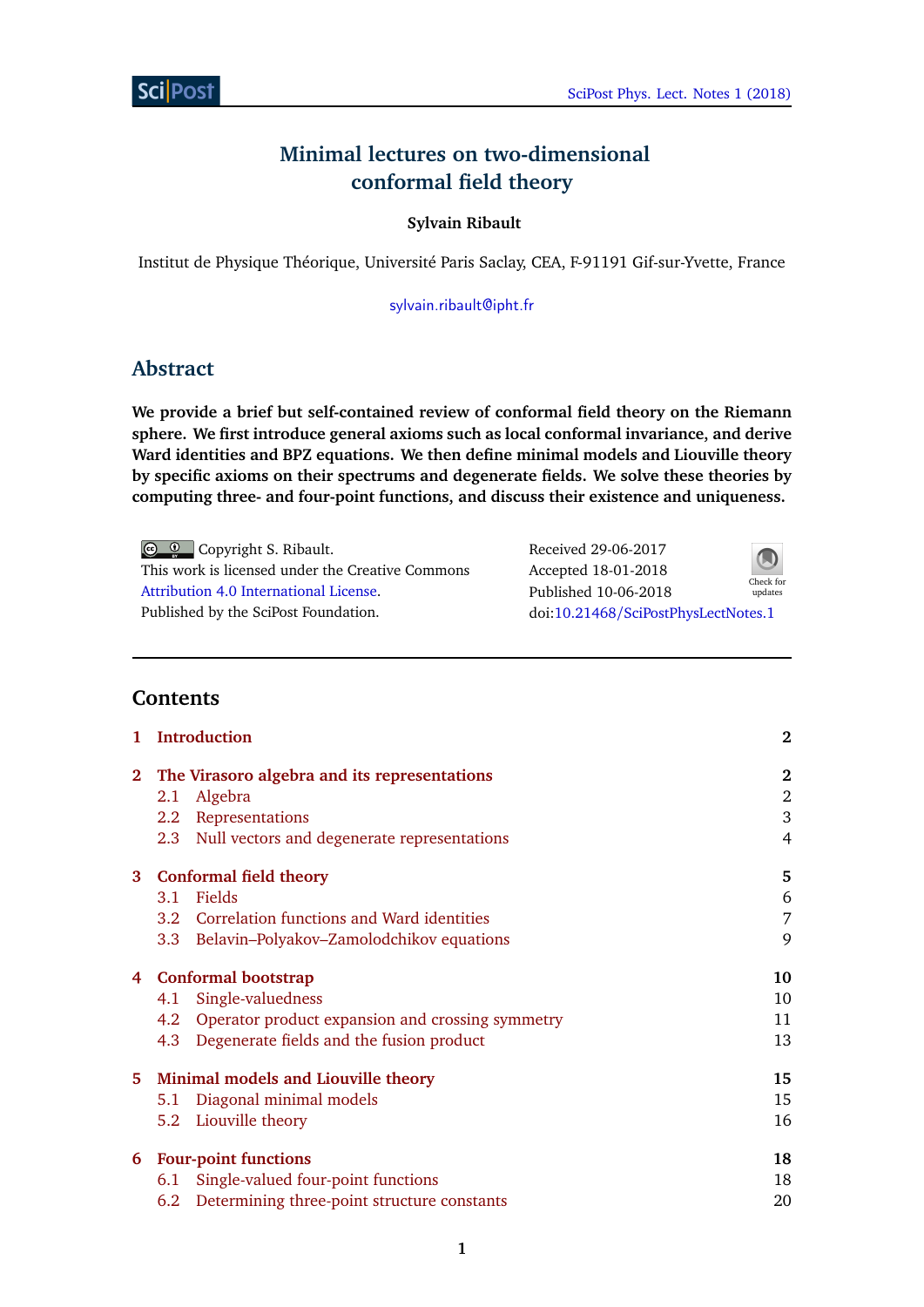| 6.3 Crossing symmetry |  |
|-----------------------|--|
|                       |  |

**[References](#page-21-0) 23**

# <span id="page-1-0"></span>**1 Introduction**

Since the time of Euclid, mathematical objects are defined by axioms. Axiomatic definitions focus on the basic features of the defined objects, thereby avoiding alternative constructions that may be less fundamental. For example, in conformal field theory, the axiomatic approach (also called the conformal bootstrap approach) makes functional integrals unnecessary. We will define Liouville theory and minimal models by a sequence of axioms, starting with local conformal symmetry. Our axioms are necessary conditions. Their mutual consistency, in other words the existence of Liouville theory and minimal models, will be tested but not proved.

In the first three sections, most axioms are common to all two-dimensional conformal field theories. These axioms specify in particular how the Virasoro symmetry algebra acts on fields, and the existence and properties of the operator product expansion. Next, we introduce additional axioms that single out either Liouville theory, or minimal models. In particular, these axioms determine the three-point functions. Finally we check that these uniquely defined theories do exist, by studying their four-point functions. It is the success of such checks, much more than a priori considerations, that justifies our choices of axioms.

This text aims to be self-contained, except at the very end when we will refer to [[1](#page-22-0)] for the properties of generic conformal blocks. For a more detailed text in the same spirit, see the review article [[2](#page-22-1)]. For a wider and more advanced review, and a guide to the recent literature, see Teschner's text [[3](#page-22-2)]. The Bible of rational conformal field theory is of course the epic textbook [[4](#page-22-3)]. And Cardy's lecture notes [[5](#page-22-4)] provide an introduction to the statistical physics applications of conformal field theory.

That these lectures are minimal does not just mean that they are relatively brief. This also means that they omit many concepts and assumptions that are usually introduced in two-dimensional conformal field theory, but that are not necessary for our purposes. Among these concepts and assumptions, let us mention the existence of a vacuum state, the notion of unitarity, the construction of fields as operators on the space of states, radial quantization, and consistency on Riemann surfaces other than the sphere. Minimalism is valuable not only for pedagogy, but also for research: we will follow shortcuts that may have been hard to see when originally solving Liouville theory and minimal models, but that can now be used when exploring other theories, for example non-diagonal theories [[6](#page-22-5)].

# <span id="page-1-1"></span>**2 The Virasoro algebra and its representations**

## <span id="page-1-2"></span>**2.1 Algebra**

By definition, conformal transformations are transformations that preserve angles. In two dimensions with a complex coordinate *z*, any holomorphic transformation preserves angles. Infinitesimal conformal transformations are holomorphic functions close to the identity function,

$$
z \mapsto z + \epsilon z^{n+1} \qquad (n \in \mathbb{Z}, \ \epsilon \ll 1).
$$
 (2.1)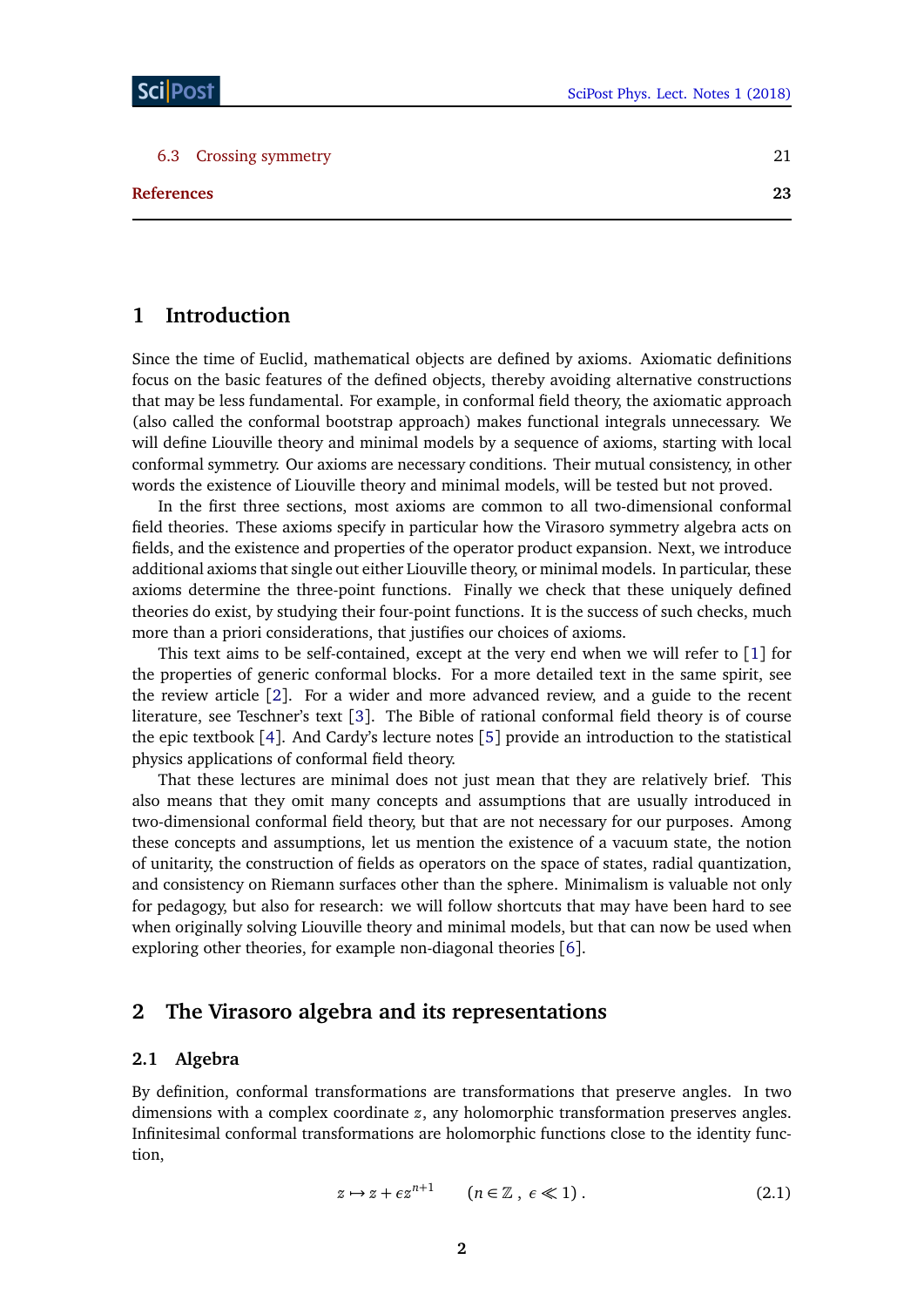ScilPos<sup>.</sup>

These transformations act on functions of *z* via the differential operators

$$
\ell_n = -z^{n+1} \frac{\partial}{\partial z} \,,\tag{2.2}
$$

and these operators generate the Witt algebra, with commutation relations

$$
[\ell_n, \ell_m] = (n-m)\ell_{m+n} . \tag{2.3}
$$

The generators  $(\ell_{-1}, \ell_0, \ell_1)$  generate an  $\mathfrak{sl}_2$  subalgebra, called the algebra of infinitesimal global conformal transformations. The corresponding Lie group is the group of conformal transformations of the Riemann sphere  $\mathbb{C} \cup \{\infty\},$ 

$$
z \mapsto \frac{az+b}{cz+d} \ . \tag{2.4}
$$

**Exercise 2.1** (Global conformal group of the sphere)

Show that the global conformal group of the sphere is  $PSL_2(\mathbb{C})$ , and includes translations, rota*tions, and dilatations.*

In a quantum theory, symmetry transformations act projectively on states. Projective representations of an algebra are equivalent to representations of a centrally extended algebra. This is why we always look for central extensions of symmetry algebras.

#### **Definition 2.2** (Virasoro algebra)

*The central extension of the Witt algebra is called the Virasoro algebra. It has the generators* (*L<sup>n</sup>* )*n*∈<sup>Z</sup> *and* **1***, and the commutation relations*

$$
[1, L_n] = 0 \quad , \quad [L_n, L_m] = (n - m)L_{n+m} + \frac{c}{12}(n - 1)n(n + 1)\delta_{n+m,0}1 \; , \tag{2.5}
$$

*where the number c is called the central charge. (The notation c***1** *stands for a central generator that always has the same eigenvalue c within a given conformal field theory.)*

**Exercise 2.3** (Uniqueness of the Virasoro algebra)

*Show that the Virasoro algebra is the unique central extension of the Witt algebra.*

#### <span id="page-2-0"></span>**2.2 Representations**

The spectrum, i.e. the space of states, must be a representation of the Virasoro algebra. Let us now make assumptions on what type of representation it can be.

<span id="page-2-1"></span>**Axiom 2.4** (Representations that can appear in the spectrum)

*The spectrum is a direct sum of irreducible representations. In the spectrum, L*<sup>0</sup> *is diagonalizable, and the real part of its eigenvalues is bounded from below.*

Why this special role for  $L_0$ ? Because we want to interpret it as the energy operator. Since the corresponding Witt algebra generator  $\ell_0$  generates dilatations, considering it as the energy operator amounts to consider the radial coordinate as the time. We however do not assume that  $L_0$  eigenvalues are real or that the spectrum is a Hilbert space, as this would restrict the central charge to be real. The  $L_0$  eigenvalue of an  $L_0$  eigenvector is called its conformal dimension.

Let us consider an irreducible representation that is allowed by our axiom. There must be an *L*<sup>0</sup> eigenvector |*v*〉 with the smallest eigenvalue *∆*. Then *L<sup>n</sup>* |*v*〉 is also an *L*<sup>0</sup> eigenvector,

$$
L_0L_n|\nu\rangle = L_nL_0|\nu\rangle + [L_0, L_n]|\nu\rangle = (\Delta - n)L_n|\nu\rangle. \tag{2.6}
$$

If  $n > 0$  we must have  $L_n |v\rangle = 0$ , and  $|v\rangle$  is called a primary state.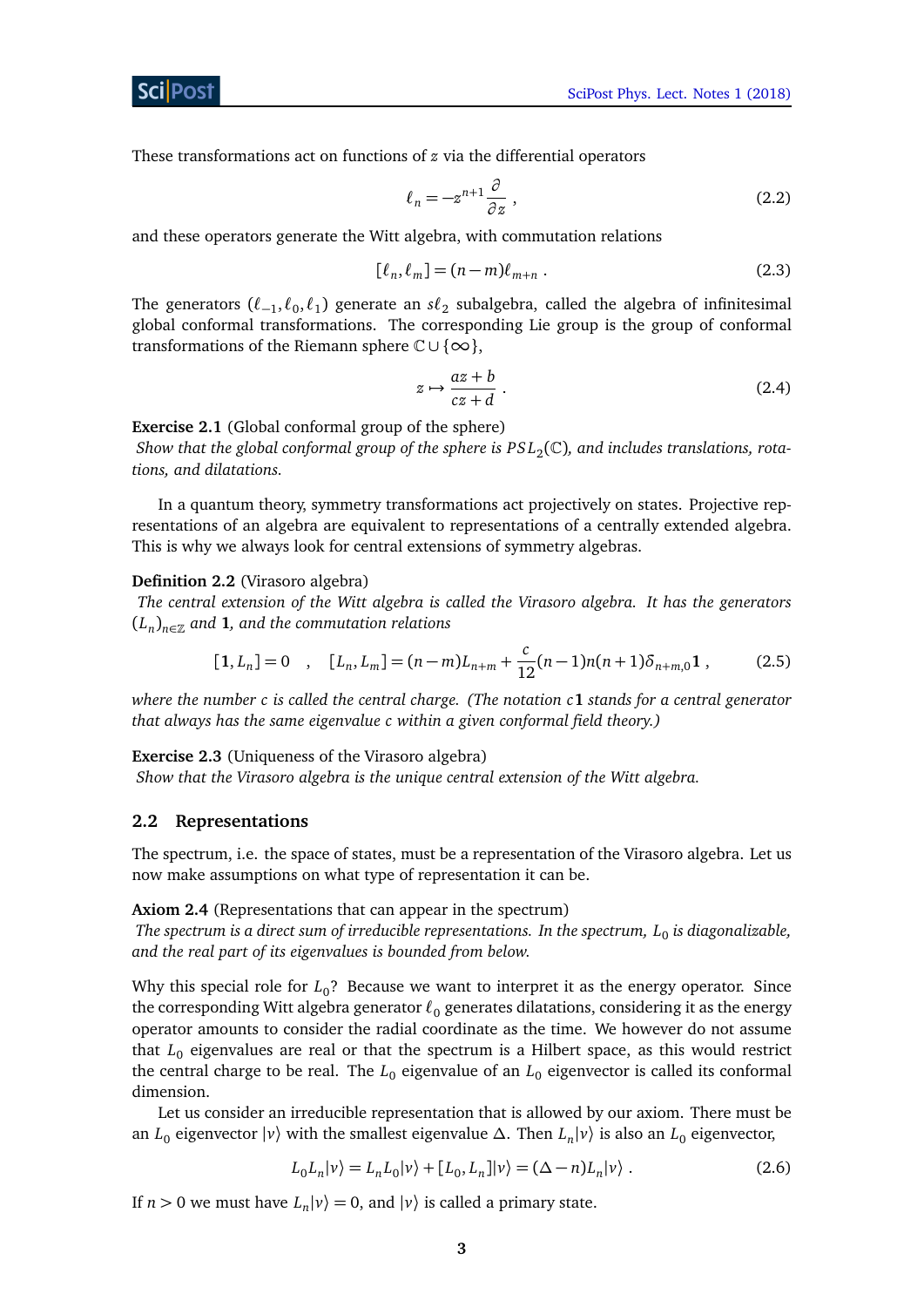**Definition 2.5** (Primary and descendent states, level, Verma module) *A primary state with conformal dimension ∆ is a state* |*v*〉 *such that*

$$
L_0|\nu\rangle = \Delta|\nu\rangle \quad , \quad L_{n>0}|\nu\rangle = 0 \; . \tag{2.7}
$$

*The Verma module*  $\mathscr{V}_{\Delta}$  *is the representation whose basis is*  $\left\{\prod_{i=1}^{k}L_{-n_{i}}|\nu\rangle\right\}$  $0$  < $n_1$  ≤  $\cdots$  ≤ $n_k$  *The level of the state*  $\prod_{i=1}^{k} L_{-n_i}|v\rangle$  *is*  $N = \sum_{i=1}^{k} n_i \ge 0$ . A state of level  $N \ge 1$  is called a descendent state.

Let us plot a basis of primary and descendent states up to the level 3:



We need not include the state  $L_{-2}L_{-1}|v\rangle$ , due to  $L_{-2}L_{-1} = L_{-1}L_{-2} - L_{-3}$ .

Are Verma module irreducible representations? i.e. do they have nontrivial subrepresentations? In any subrepresentation of a Verma module,  $L_{0}$  is again diagonalizable and bounded from below, so there must be a primary state  $|\chi\rangle$ . If the subrepresentation differs from the Verma module, that primary state must differ from  $|\nu\rangle$ , and therefore be a descendent of  $|\nu\rangle$ .

## <span id="page-3-0"></span>**2.3 Null vectors and degenerate representations**

## **Definition 2.6** (Null vectors)

*A descendent state that is also primary is called a null vector or singular vector.*

In the Verma module  $\mathcal{V}_\Delta$ , let us look for null vectors at the level *N* = 1. For *n* ≥ 1 we have

$$
L_n L_{-1} |\nu\rangle = [L_n, L_{-1}] |\nu\rangle = (n+1) L_{n-1} |\nu\rangle = \begin{cases} 0 & \text{if } n \ge 2, \\ 2\Delta |\nu\rangle & \text{if } n = 1. \end{cases}
$$
 (2.9)

So  $L_{-1}|v\rangle$  is a null vector if and only if  $\Delta = 0$ , and the Verma module  $\mathcal{V}_0$  is reducible. Let us now look for null vectors at the level  $N = 2$ . Let  $|\chi\rangle = (L_{-1}^2 + aL_{-2})|\nu\rangle$ , then  $L_{n \ge 3}|\chi\rangle = 0$ .

## **Exercise 2.7**

*Compute L*<sup>1</sup> |*χ*〉 *and L*<sup>2</sup> |*χ*〉*, and find*

$$
L_1|\chi\rangle = ((4\Delta + 2) + 3a)L_{-1}|\nu\rangle \quad , \quad L_2|\chi\rangle = (6\Delta + (4\Delta + \frac{1}{2}c)a)|\nu\rangle . \tag{2.10}
$$

*Requiring that L*<sup>1</sup> |*χ*〉 *and L*<sup>2</sup> |*χ*〉 *vanish, find the coefficient a, and show that*

<span id="page-3-1"></span>
$$
\Delta = \frac{1}{16} \left( 5 - c \pm \sqrt{(c - 1)(c - 25)} \right). \tag{2.11}
$$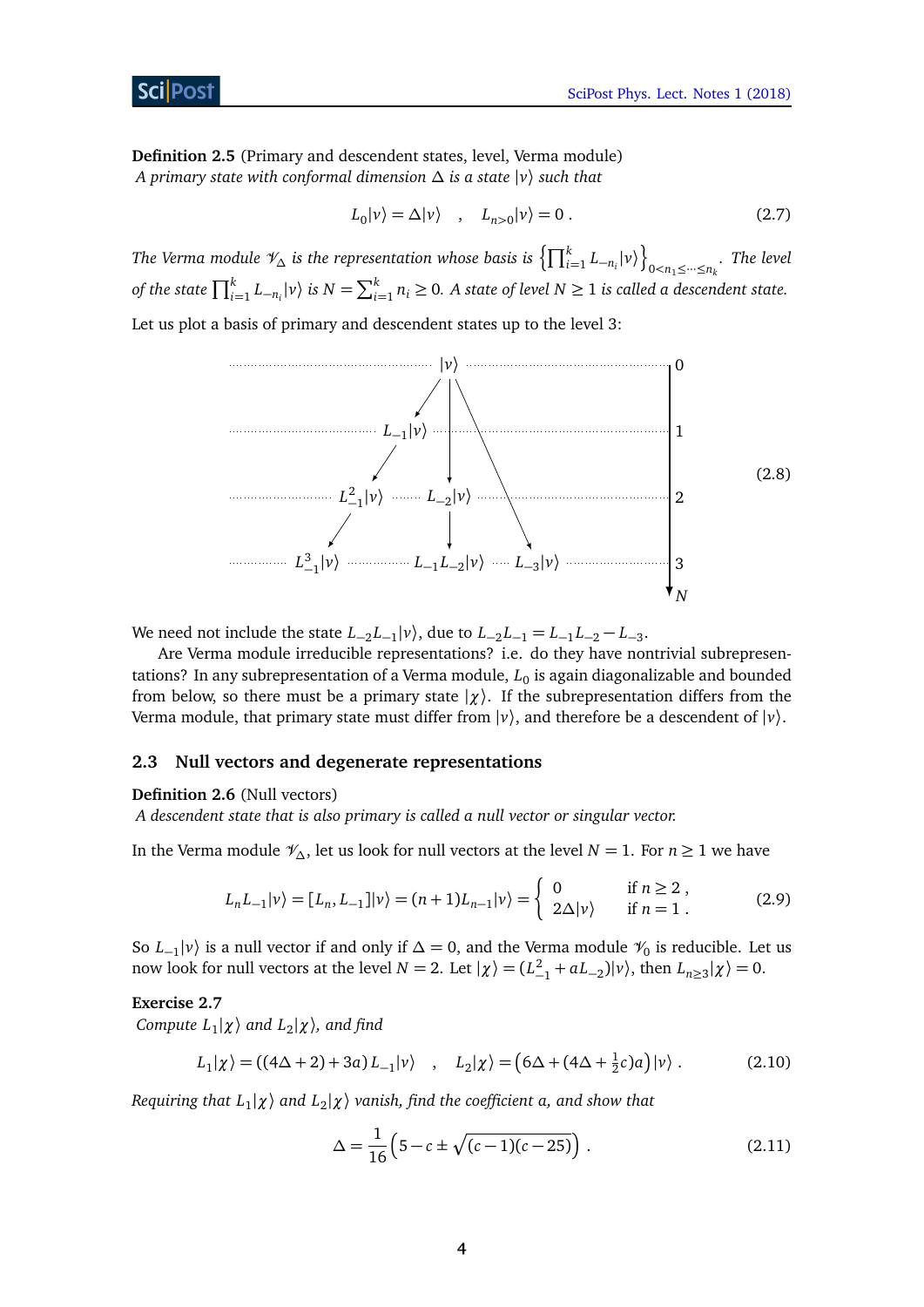In order to simplify this formula, let us introduce other notations for *c* and *∆*. We define

- the background charge  $Q$ ,  $c = 1 + 6Q^2$ , up to  $Q \rightarrow -Q$ , (2.12)
	- the coupling constant *b*,  $Q = b + \frac{1}{b}$  $\frac{1}{b}$ , up to  $b \to \pm b^{\pm 1}$  $(2.13)$ 
		- the momentum  $\alpha$ ,  $\Delta = \alpha(Q \alpha)$ , up to reflections  $\alpha \to Q \alpha$ . (2.14)

The condition [\(2.11\)](#page-3-1) for the existence of a level two null vector becomes

<span id="page-4-2"></span>
$$
\alpha = -\frac{1}{2}b^{\pm 1} \,. \tag{2.15}
$$

To summarize, null vectors at levels 1 and 2 occur for particular values of *∆*. The null vectors at levels  $N \leq 2$  can be written as  $L_{\langle r,s \rangle} |v\rangle$  where  $r,s$  are strictly positive integers such that  $rs = N$ ,

| $\boldsymbol{N}$ | r,s                     | $\rightarrow$ $\langle r,s \rangle$ | $\alpha_{\langle r,s\rangle}$ | $r_{\rm s}$        |        |
|------------------|-------------------------|-------------------------------------|-------------------------------|--------------------|--------|
|                  |                         |                                     |                               |                    | (2.16) |
| ി                | ്റ<br>, ک               | $\frac{3}{4}b^2$                    |                               | $+ b^2 L_{-2}$     |        |
| ∠                | $\Omega$<br>∠<br>. و ۲. | 2<br>$\overline{4b^2}$<br>ົ         | 2b                            | $-2.1$<br>$L_{-2}$ |        |

The pattern goes on at higher levels [[4](#page-22-3)]: null vectors occur at level *N* for finitely many dimensions  $\Delta_{\langle r,s\rangle}$ , with

<span id="page-4-1"></span>
$$
\alpha_{\langle r,s\rangle} = \frac{Q}{2} - \frac{1}{2} (r b + s b^{-1}) \,. \tag{2.17}
$$

(See Exercise [4.10](#page-13-0) for a derivation.) If  $\Delta \notin {\{\Delta_{(r,s)}\}}_{r,s \in \mathbb{N}^*}$ , then  $\mathcal{V}_{\Delta}$  is irreducible. If  $\Delta = \Delta_{(r,s)}$ , then V*<sup>∆</sup>* contains a nontrivial submodule, generated by the null vector and its descendent states. For generic values of the central charge *c*, this submodule is the Verma module  $\mathcal{V}_{\Delta_{\{r,s\}}+rs}$ .

#### **Definition 2.8** (Degenerate representation)

 $T$ he coset of the reducible Verma module  $\mathscr{V}_{\Delta_{(r,s)}},$  by its Verma submodule  $\mathscr{V}_{\Delta_{(r,s)}+rs}$ , is an irreducible *module* R〈*r*,*s*〉 *, that is called a degenerate representation:*

$$
\mathscr{R}_{\langle r,s\rangle} = \frac{\mathscr{V}_{\Delta_{\langle r,s\rangle}}}{\mathscr{V}_{\Delta_{\langle r,s\rangle}+rs}} \ . \tag{2.18}
$$

*In this representation, the null vector vanishes,*

$$
L_{\langle r,s\rangle}|v\rangle = 0.
$$
\n(2.19)

The vanishing of null vectors will be crucial for solving Liouville theory and minimal models.

# <span id="page-4-0"></span>**3 Conformal field theory**

Now that we understand the algebraic structure of conformal symmetry in two dimensions, let us study how the Virasoro algebra acts on objects that live on the Riemann sphere – the fields of conformal field theory. (Technically, fields are sections of vector bundles over the sphere.)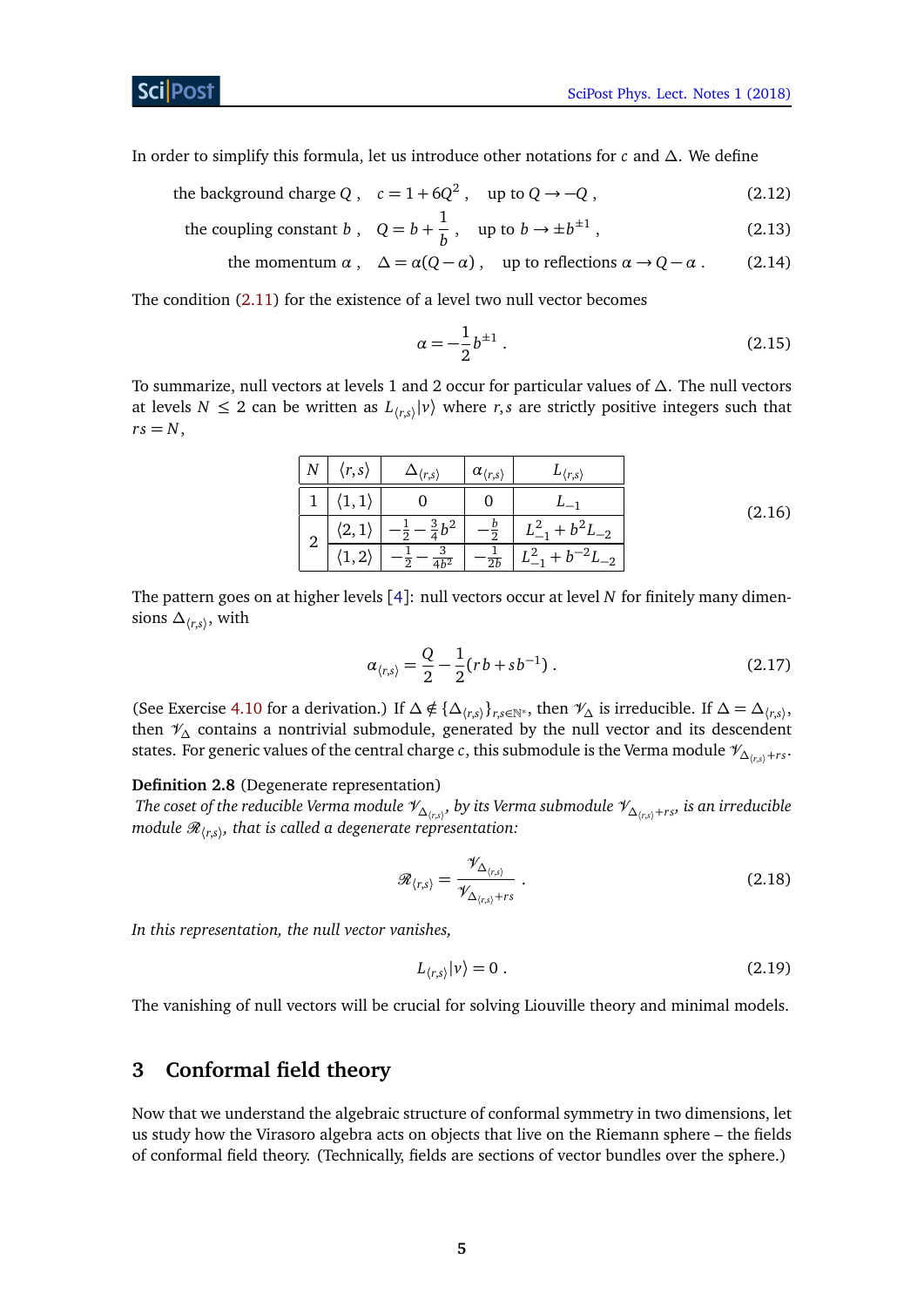#### <span id="page-5-0"></span>**3.1 Fields**

**Axiom 3.1** (State-field correspondence)

*For any state*  $|w\rangle$  *in the spectrum, there is an associated field*  $V_{|w\rangle}(z)$ *. The map*  $|w\rangle \mapsto V_{|w\rangle}(z)$  *is linear and injective. We define the action of the Virasoro algebra on such fields as*

$$
L_n V_{|w\rangle}(z) = L_n^{(z)} V_{|w\rangle}(z) = V_{L_n|w\rangle}(z) . \tag{3.1}
$$

**Definition 3.2** (Primary field, descendent field, degenerate field)

*Let*  $|v\rangle$  *be the primary state of the Verma module*  $\mathscr{V}_{\Delta}$ *. We define the primary field*  $V_{\Delta}(z) = V_{|v\rangle}(z)$ *. This field obeys*

$$
L_{n\geq 0}V_{\Delta}(z) = 0 \quad , \quad L_0V_{\Delta}(z) = \Delta V_{\Delta}(z) . \tag{3.2}
$$

 $S$ imilarly, descendent fields correspond to descendent states. And the degenerate field  $V_{\langle r,s\rangle}(z)$  $corresponds$  to the primary state of the degenerate representation  $\mathscr{R}_{\langle r,s \rangle}$ , and therefore obeys

$$
L_{(r,s)}V_{(r,s)}(z) = 0 \t - for example, \t L_{-1}V_{(1,1)}(z) = 0.
$$
\t(3.3)

Now let us specify how fields depend on *z*.

**Axiom 3.3** (Dependence of fields on *z*)

*For any field V*(*z*)*, we have*

<span id="page-5-1"></span>
$$
\frac{\partial}{\partial z}V(z) = L_{-1}V(z) \tag{3.4}
$$

Moreover, in this Section [3](#page-4-0) we tacitly assume that all our fields are locally holomorphic i.e. *∂*  $\frac{\partial}{\partial \bar{z}}V(z) = 0$ . The dependence on  $\bar{z}$  will be reintroduced and studied in Section [4.1.](#page-9-1)

Let us derive consequences of this axiom, starting with the *z*-dependence of the action  $L_n^{(z)}$ of Virasoro generators on fields. On the one hand,

$$
\frac{\partial}{\partial z}\left(L_n^{(z)}V(z)\right) = \left(\frac{\partial}{\partial z}L_n^{(z)}\right)V(z) + L_n^{(z)}\frac{\partial}{\partial z}V(z) \,. \tag{3.5}
$$

On the other hand, using our axiom, we find

$$
\frac{\partial}{\partial z}\left(L_n^{(z)}V(z)\right) = L_{-1}^{(z)}L_n^{(z)}V(z) = -(n+1)L_{n-1}^{(z)}V(z) + L_n^{(z)}L_{-1}^{(z)}V(z) \,. \tag{3.6}
$$

This implies

$$
\frac{\partial}{\partial z} L_n^{(z)} = -(n+1)L_{n-1}^{(z)}, \qquad (\forall n \in \mathbb{Z}).
$$
\n(3.7)

These infinitely many equations can be encoded into one functional equation,

$$
\frac{\partial}{\partial z} \sum_{n \in \mathbb{Z}} \frac{L_n^{(z)}}{(y - z)^{n+2}} = 0.
$$
\n(3.8)

**Definition 3.4** (Energy-momentum tensor)

*The energy-momentum tensor is a field, that we define by the formal Laurent series*

<span id="page-5-2"></span>
$$
T(y) = \sum_{n \in \mathbb{Z}} \frac{L_n^{(z)}}{(y - z)^{n+2}}.
$$
\n(3.9)

*In other words, for any field V*(*z*)*, we have*

$$
T(y)V(z) = \sum_{n \in \mathbb{Z}} \frac{L_n V(z)}{(y - z)^{n+2}} \quad , \quad L_n V(z) = \frac{1}{2\pi i} \oint_z dy \ (y - z)^{n+1} T(y) V(z) \,. \tag{3.10}
$$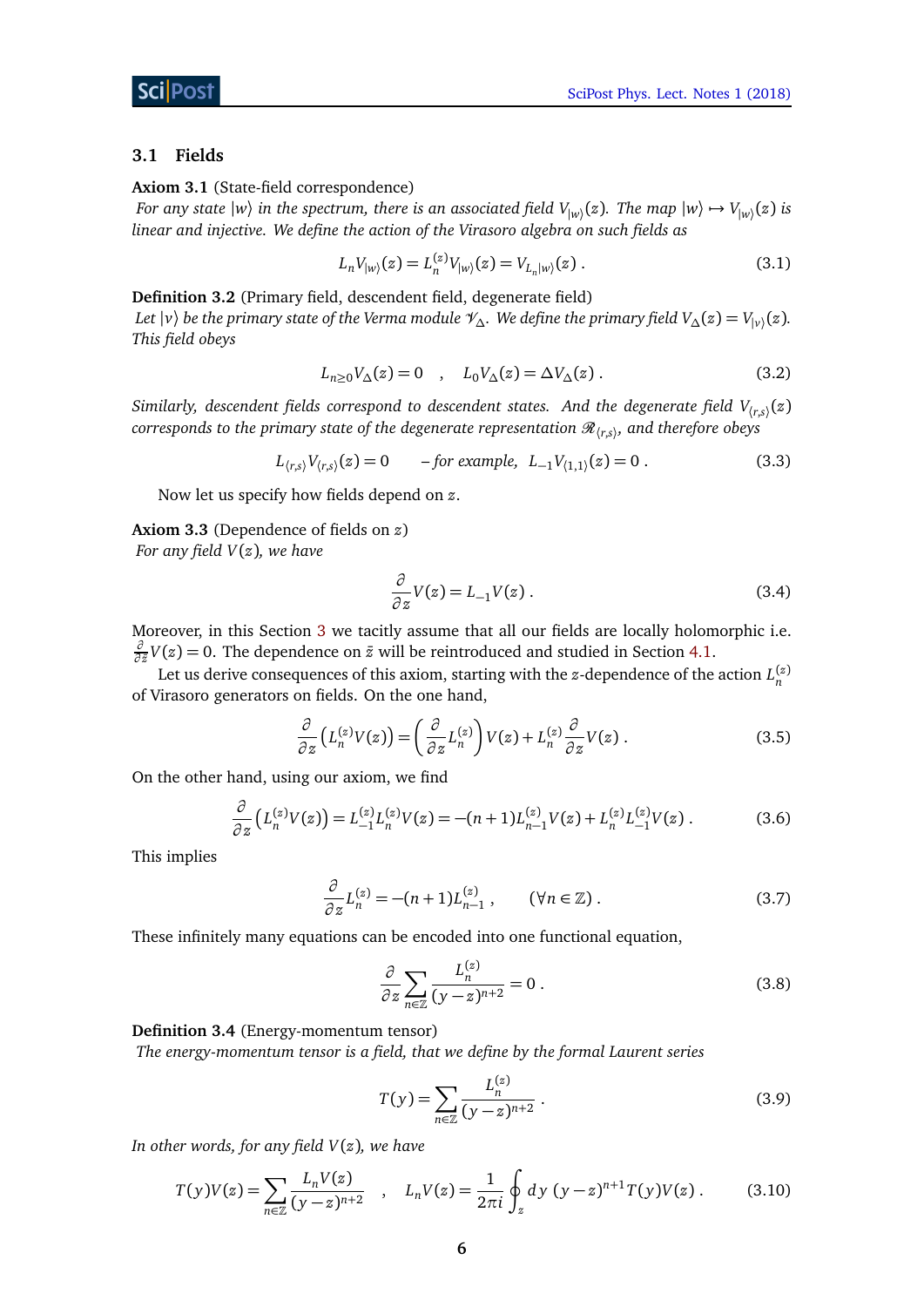In the case of a primary field *V∆*(*z*), using eq. [\(3.4\)](#page-5-1) and writing regular terms as *O*(1), this definition reduces to

$$
T(y)V_{\Delta}(z) = \frac{\Delta}{(y-z)^2}V_{\Delta}(z) + \frac{1}{y-z}\frac{\partial}{\partial z}V_{\Delta}(z) + O(1) \tag{3.11}
$$

This is our first example of an operator product expansion.

The energy-momentum tensor  $T(y)$  is locally holomorphic as a function of y, and acquires poles in the presence of other fields. Since we are on the Riemann sphere, it must also be holomorphic at  $y = \infty$ .

**Axiom 3.5** (Behaviour of  $T(y)$  at infinity)

<span id="page-6-1"></span>
$$
T(y) = o\left(\frac{1}{y^4}\right). \tag{3.12}
$$

To motivate this axiom, let us do some dimensional analysis. If *z* has dimension −1, then according to eq. [\(3.4\)](#page-5-1) *L*−<sup>1</sup> has dimension 1, and *T*( *y*) has dimension 2. The dimensionless quantity that should be holomorphic at infinity is therefore the differential  $T(y) dy^2$ . At infinity a holomorphic coordinate is  $\frac{1}{y}$  and a holomorphic differential is  $d(\frac{1}{y})$  $(\frac{1}{y}) = -\frac{dy}{y^2}$  $\frac{uy}{y^2}$ , so our axiom amounts to  $T(y)dy^2 = O(\frac{dy^2}{y^4})$ *y* <sup>4</sup> ) being holomorphic.

#### <span id="page-6-0"></span>**3.2 Correlation functions and Ward identities**

**Definition 3.6** (Correlation function)

*To N fields*  $V_1(z_1), \ldots, V_N(z_N)$  with  $i \neq j \implies z_i \neq z_j$ , we associate a number called their *correlation function or N -point function, and denoted as*

$$
\langle V_1(z_1)\cdots V_N(z_N)\rangle\,. \tag{3.13}
$$

 $F$ or example,  $\left<\prod_{i=1}^N V_{\Delta_i}(z_i)\right>$  is a function of  $\{z_i\},$   $\{\Delta_i\}$  and  $c$ . Correlation functions depend  $Z$  *linearly on fields, and in particular*  $\frac{\partial}{\partial z_1} \langle V_1(z_1) \cdots V_N(z_N) \rangle = \bigg \langle \frac{\partial}{\partial z_1} \langle V_1(z_1) \cdots V_N(z_N) \rangle$  $\frac{\partial}{\partial z_1} V_1(z_1) \cdots V_N(z_N)$ .

<span id="page-6-3"></span>**Axiom 3.7** (Commutativity of fields) *Correlation functions do not depend on the order of the fields,*

$$
V_1(z_1)V_2(z_2) = V_2(z_2)V_1(z_1).
$$
\n(3.14)

Let us work out the consequences of conformal symmetry for correlation functions. In order to study an *N*-point function *Z* of primary fields, we introduce an auxiliary (*N* +1)-point function  $Z(y)$  where we insert the energy-momentum tensor,

$$
Z = \left\langle \prod_{i=1}^{N} V_{\Delta_i}(z_i) \right\rangle \quad , \quad Z(y) = \left\langle T(y) \prod_{i=1}^{N} V_{\Delta_i}(z_i) \right\rangle . \tag{3.15}
$$

 $Z(y)$  is a meromorphic function of *y*, with poles at  $y = z_i$ , whose residues are given by eq. [\(3.11\)](#page-6-1) (using the commutativity of fields). Moreover  $T(y)$ , and therefore also  $Z(y)$ , vanish in the limit *y*  $\rightarrow \infty$ . So *Z*(*y*) is completely determined by its poles and residues,

<span id="page-6-2"></span>
$$
Z(y) = \sum_{i=1}^{N} \left( \frac{\Delta_i}{(y - z_i)^2} + \frac{1}{y - z_i} \frac{\partial}{\partial z_i} \right) Z .
$$
 (3.16)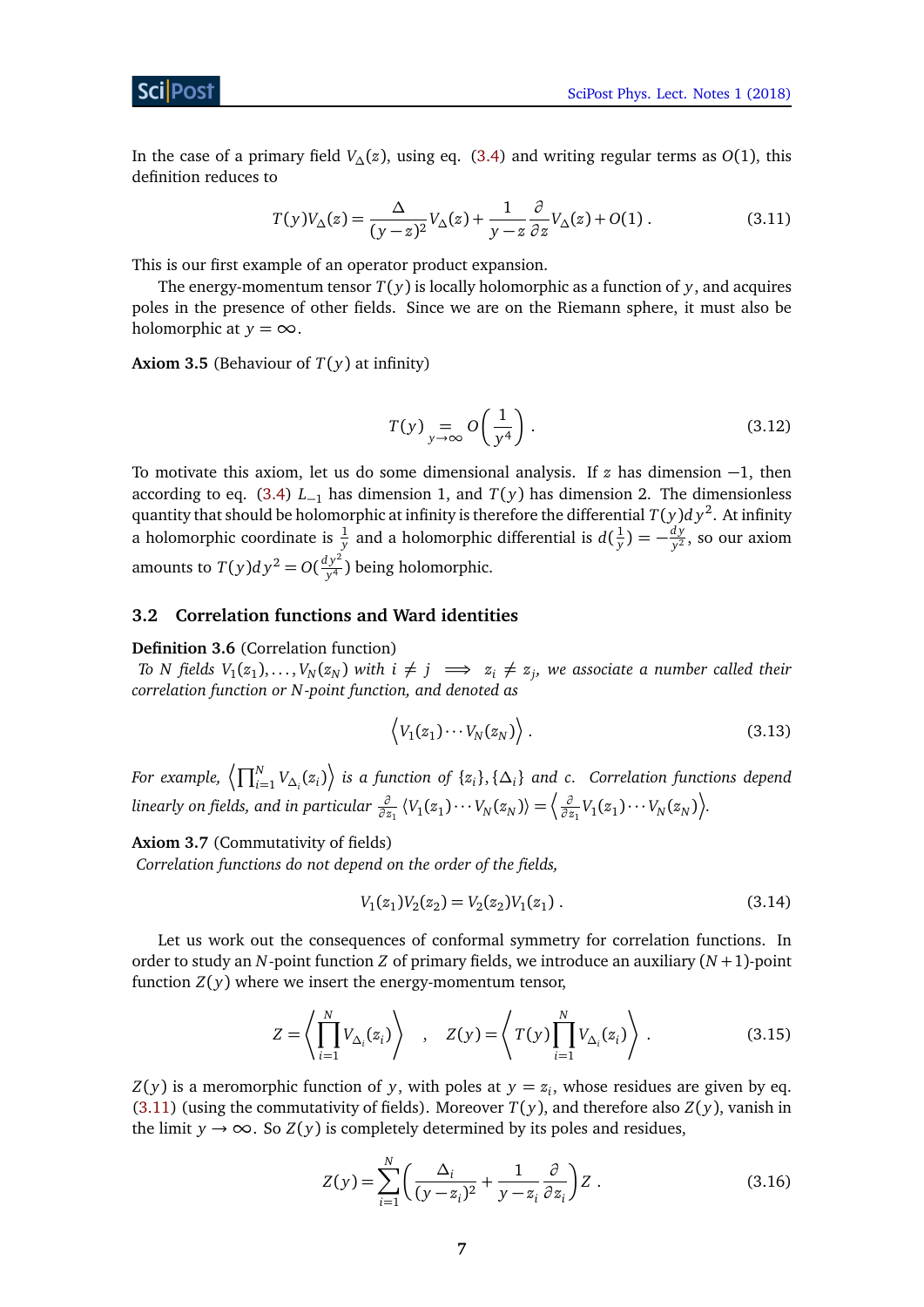# Sci Post

But *T*(*y*) does not just vanish for  $y \to \infty$ , it behaves as  $O(\frac{1}{y})$  $\frac{1}{y^4}$ ). So the coefficients of *y*<sup>−1</sup>, *y*<sup>−2</sup>, *y*<sup>−3</sup> in the large *y* expansion of *Z*(*y*) must vanish,

$$
\sum_{i=1}^{N} \partial_{z_i} Z = \sum_{i=1}^{N} (z_i \partial_{z_i} + \Delta_i) Z = \sum_{i=1}^{N} (z_i^2 \partial_{z_i} + 2\Delta_i z_i) Z = 0.
$$
 (3.17)

These three equations are called global Ward identities. They determine how *Z* behaves under global conformal transformations of the Riemann sphere,

$$
\left\langle \prod_{i=1}^{N} V_{\Delta_i} \left( \frac{az_i + b}{cz_i + d} \right) \right\rangle = \prod_{i=1}^{N} (cz_i + d)^{2\Delta_i} \left\langle \prod_{i=1}^{N} V_{\Delta_i}(z_i) \right\rangle . \tag{3.18}
$$

Let us solve the global Ward identities in the cases of one, two, three and four-point functions. For a one-point function, we have

<span id="page-7-3"></span><span id="page-7-2"></span><span id="page-7-1"></span><span id="page-7-0"></span>
$$
\partial_z \langle V_{\Delta}(z) \rangle = 0 \quad , \quad \Delta \langle V_{\Delta}(z) \rangle = 0 \; . \tag{3.19}
$$

So one-point functions are constant, and non-vanishing only if *∆* = 0. Similarly, two-point functions must obey

$$
\left\langle V_{\Delta_1}(z_1)V_{\Delta_2}(z_2)\right\rangle \propto (z_1 - z_2)^{-2\Delta_1} \quad , \quad (\Delta_1 - \Delta_2) \left\langle V_{\Delta_1}(z_1)V_{\Delta_2}(z_2)\right\rangle = 0 \ . \tag{3.20}
$$

So a two-point function can be non-vanishing only if the two fields have the same dimen-sion. For three-point functions, there are as many equations [\(3.17\)](#page-7-0) as unknowns  $z_1, z_2, z_3,$  and therefore a unique solution with no constraints on  $\Delta_i$ ,

$$
\left\langle \prod_{i=1}^{3} V_{\Delta_i}(z_i) \right\rangle \propto (z_1 - z_2)^{\Delta_3 - \Delta_1 - \Delta_2} (z_1 - z_3)^{\Delta_2 - \Delta_1 - \Delta_3} (z_2 - z_3)^{\Delta_1 - \Delta_2 - \Delta_3}, \tag{3.21}
$$

with an unknown proportionality coefficient that does not depend on *z<sup>i</sup>* . For four-point functions, the general solution is

$$
\left\langle \prod_{i=1}^{4} V_{\Delta_i}(z_i) \right\rangle = \left( \prod_{i < j} (z_i - z_j)^{\delta_{ij}} \right) G \left( \frac{(z_1 - z_2)(z_3 - z_4)}{(z_1 - z_3)(z_2 - z_4)} \right),\tag{3.22}
$$

where *G* is an arbitrary function, and  $\delta_{ij}$  are such that  $\sum_{j\neq i} \delta_{ij} = -2\Delta_i$ , where  $\delta_{ij} = \delta_{ji}$ . The six numbers  $(\delta_{ij})_{i \leq j}$  are subject to only four equations, leaving two undetermined combinations. Changing these combinations amounts to a redefinition  $G(z) \to z^{\lambda}(1-z)^{\mu}G(z)$ .

So the three global Ward identities effectively reduce the four-point function to a function of one variable  $G$  – equivalently, we can set  $z_2, z_3, z_4$  to fixed values, and recover the four-point function from its dependence on  $z_1$  alone.

## **Exercise 3.8** (Conformal symmetry of four-point functions)

 $L$ et us define  $V_\Delta(\infty)=\lim_{z\to\infty}z^{2\Delta}V_\Delta(z)$ . Check that this is finite when inserted into a two*or three-point function. More generally, show that this is finite using the behaviour* [\(3.18\)](#page-7-1) *of*  $\,$  *correlation functions under*  $z \rightarrow -\frac{1}{z}.$  *Show that there is a (unique) choice of*  $\delta_{ij}$  *such that* 

$$
G(z) = \left\langle V_{\Delta_1}(z)V_{\Delta_2}(0)V_{\Delta_3}(\infty)V_{\Delta_4}(1)\right\rangle.
$$
 (3.23)

We have been studying global conformal invariance of correlation functions of primary fields, rather than more general fields. This was not only for making things simpler, but also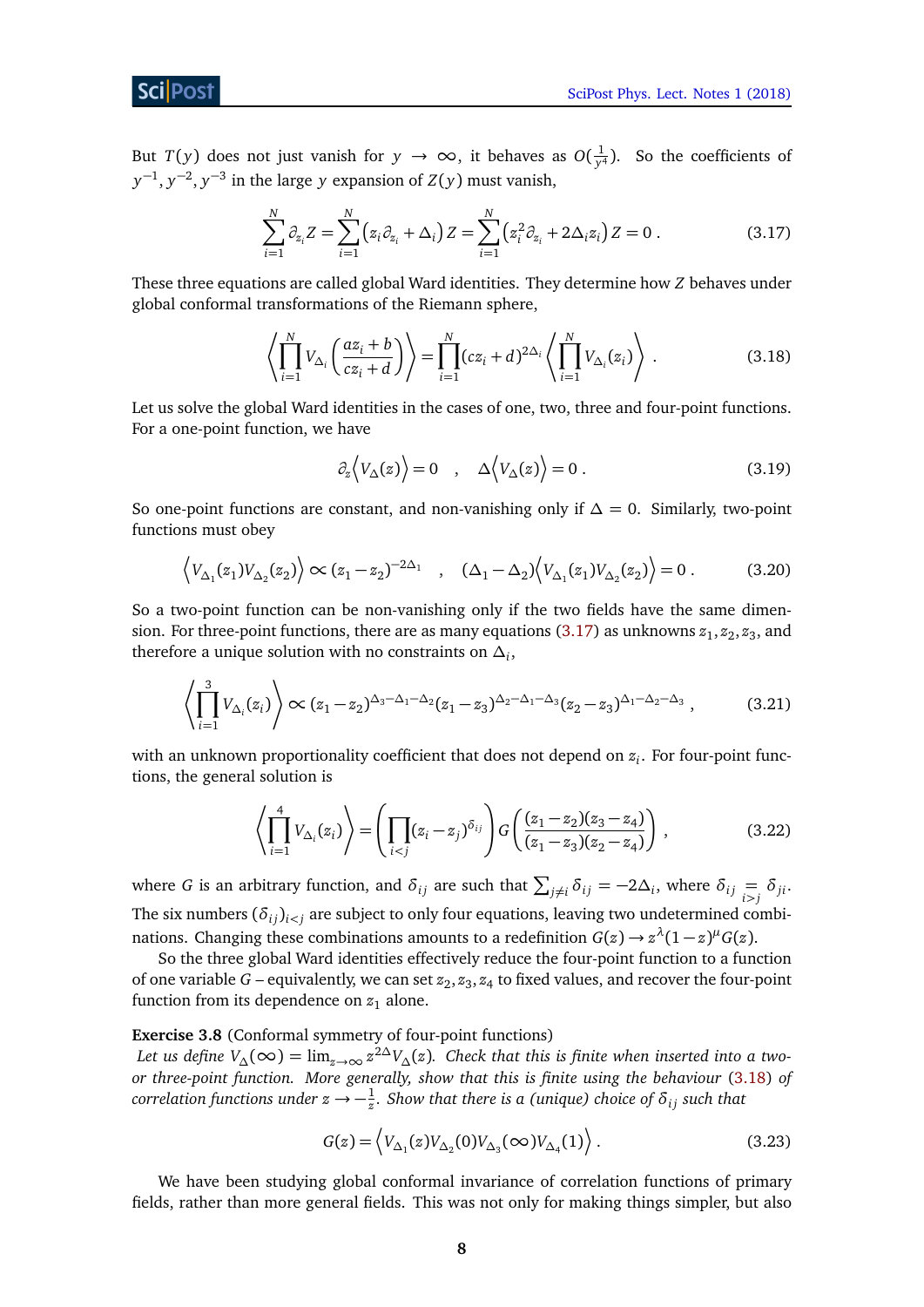

because correlation functions of descendents can be deduced from correlation functions of primaries. For example,

<span id="page-8-1"></span>
$$
\left\langle L_{-2}V_{\Delta_1}(z_1)V_{\Delta_2}(z_2)\cdots \right\rangle = \frac{1}{2\pi i} \oint_{z_1} \frac{dy}{y - z_1} Z(y) = \sum_{i=2}^N \left( \frac{1}{z_1 - z_i} \frac{\partial}{\partial z_i} + \frac{\Delta_i}{(z_i - z_1)^2} \right) Z \tag{3.24}
$$

where we used first eq.  $(3.10)$  for  $L_{-2}V_{\Delta_1}(z_1)$ , and then eq.  $(3.16)$  for  $Z(y)$ . This can be generalized to any correlation function of descendent fields. The resulting equations are called local Ward identities.

# <span id="page-8-0"></span>**3.3 Belavin–Polyakov–Zamolodchikov equations**

Local and global Ward identities are all we can deduce from conformal symmetry. But correlation functions that involve degenerate fields obey additional equations.

For example, let us replace  $V_{\Delta_1}(z_1)$  with the degenerate primary field  $V_{\langle 1,1\rangle}(z_1)$  in our  $N$ point function *Z*. Since  $\frac{\partial}{\partial z_1}V_{(1,1)}(z_1) = L_{-1}V_{(1,1)}(z_1) = 0$ , we obtain  $\frac{\partial}{\partial z_1}Z = 0$ . In the case *N* = 3, having  $\Delta_1$  =  $\Delta_{\langle 1,1\rangle}$  = 0 in the three-point function [\(3.21\)](#page-7-2) leads to

$$
\left\langle V_{(1,1)}(z_1)V_{\Delta_2}(z_2)V_{\Delta_3}(z_3)\right\rangle \propto (z_1-z_2)^{\Delta_3-\Delta_2}(z_1-z_3)^{\Delta_2-\Delta_3}(z_2-z_3)^{-\Delta_2-\Delta_3},\tag{3.25}
$$

and further imposing *z*<sup>1</sup> -independence leads to

<span id="page-8-2"></span>
$$
\langle V_{\langle 1,1\rangle}(z_1)V_{\Delta_2}(z_2)V_{\Delta_3}(z_3)\rangle \neq 0 \quad \Longrightarrow \quad \Delta_2 = \Delta_3. \tag{3.26}
$$

This coincides with the condition [\(3.20\)](#page-7-3) that the two-point function  $\left\langle V_{\Delta_2}(z_2)V_{\Delta_3}(z_3)\right\rangle$  does not vanish. Actually, the field  $V_{\langle 1,1\rangle}$  is an identity field, i.e. a field whose presence does not affect correlation functions. (See Exercise [4.6.](#page-10-1))

In the case of  $V_{\langle 2,1\rangle}(z_1)$ , we have

$$
\left(L_{-1}^2 + b^2 L_{-2}\right) V_{(2,1)}(z_1) = 0 \qquad \text{so that} \qquad L_{-2} V_{(2,1)}(z_1) = -\frac{1}{b^2} \frac{\partial^2}{\partial z_1^2} V_{(2,1)}(z_1) \,. \tag{3.27}
$$

Using the local Ward identity [\(3.24\)](#page-8-1), this leads to the second-order Belavin–Polyakov– Zamolodchikov partial differential equation

$$
\left(\frac{1}{b^2}\frac{\partial^2}{\partial z_1^2} + \sum_{i=2}^N \left(\frac{1}{z_1 - z_i}\frac{\partial}{\partial z_i} + \frac{\Delta_i}{(z_1 - z_i)^2}\right)\right) \left\langle V_{(2,1)}(z_1) \prod_{i=2}^N V_{\Delta_i}(z_i) \right\rangle = 0. \tag{3.28}
$$

More generally, a correlation function with the degenerate field  $V_{(r,s)}$  obeys a partial differential equation of order *rs*.

**Exercise 3.9** (Second-order BPZ equation for a three-point function) *Show that*

$$
\left\langle V_{(2,1)} V_{\Delta_2} V_{\Delta_3} \right\rangle \neq 0 \quad \implies \quad 2(\Delta_2 - \Delta_3)^2 + b^2 (\Delta_2 + \Delta_3) - 2\Delta_{(2,1)}^2 - b^2 \Delta_{(2,1)} = 0 \tag{3.29}
$$

*Up to reflections of momentums, show that this is equivalent to*

<span id="page-8-3"></span>
$$
\alpha_2 = \alpha_3 \pm \frac{b}{2} \,. \tag{3.30}
$$

In the case of a four-point function, the BPZ equation amounts to a differential equation for the function of one variable *G*(*z*), which therefore belongs to a finite-dimensional space of solutions.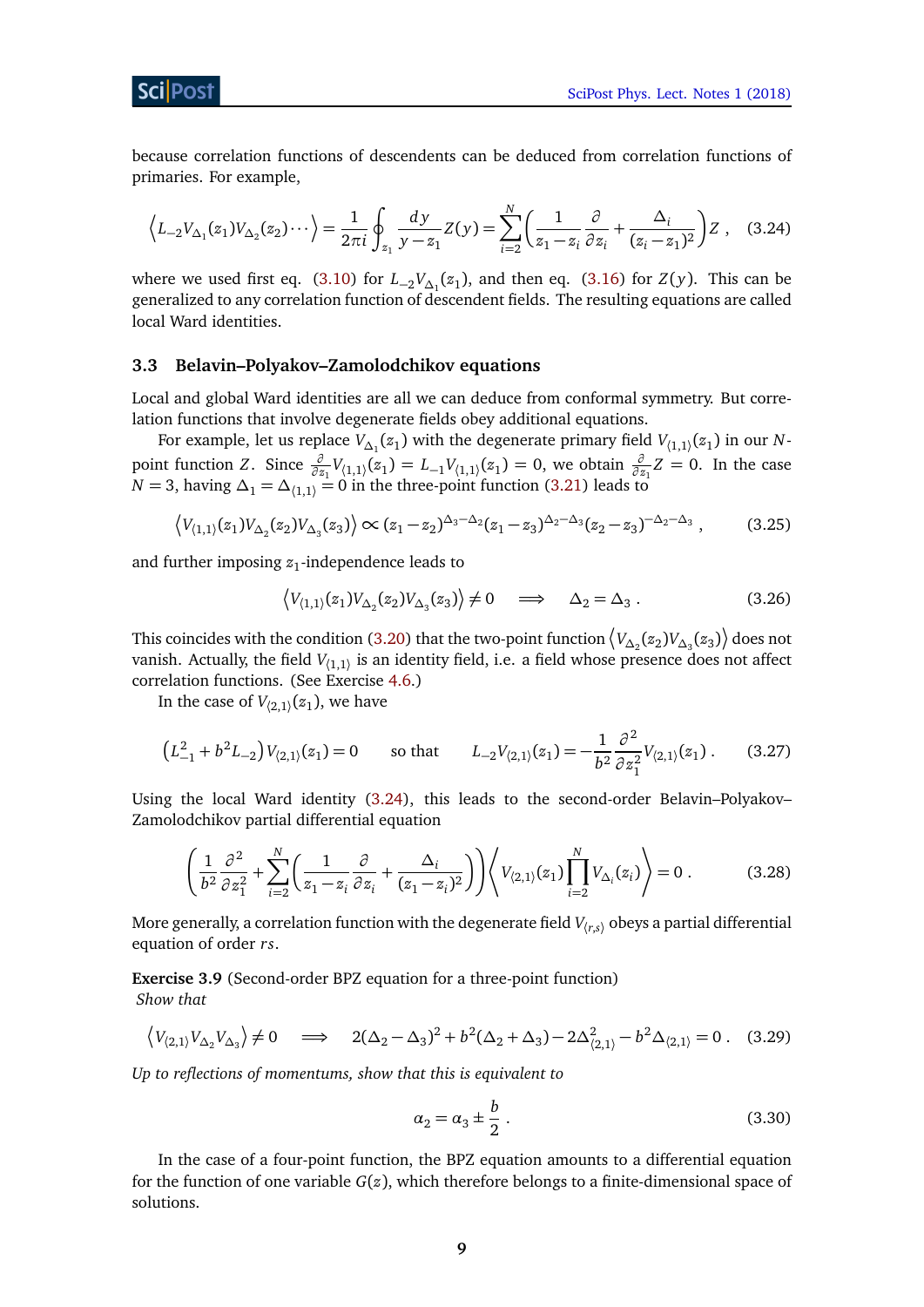

**Exercise 3.10** (BPZ second-order differential equation)

 $Show$  that the second-order BPZ equation for  $G(z)=\left\langle V_{(2,1)}(z)V_{\Delta_1}(0)V_{\Delta_2}(\infty)V_{\Delta_3}(1)\right\rangle$  is

<span id="page-9-3"></span>
$$
\left\{\frac{z(1-z)}{b^2}\frac{\partial^2}{\partial z^2} + (2z-1)\frac{\partial}{\partial z} + \Delta_{\langle 2,1\rangle} + \frac{\Delta_1}{z} - \Delta_2 + \frac{\Delta_3}{1-z}\right\} G(z) = 0 ,\qquad (3.31)
$$

# <span id="page-9-0"></span>**4 Conformal bootstrap**

We have seen how conformal symmetry leads to linear equations for correlation functions: Ward identities and BPZ equations. In order to fully determine correlation functions, we need additional, nonlinear equations, and therefore additional axioms: single-valuedness of correlation functions, and existence of operator product expansions. Using these axioms for studying conformal field theories is called the conformal bootstrap method.

# <span id="page-9-1"></span>**4.1 Single-valuedness**

## **Axiom 4.1** (Single-valuedness)

*Correlation functions are single-valued functions of the positions, i.e. they have trivial monodromies.*

Our two-point function [\(3.20\)](#page-7-3) however has nontrivial monodromy unless  $\Delta_1 \in \frac{1}{2}\mathbb{Z}$ , as a result of solving holomorphic Ward identities. We would rather have a single-valued function of the type  $|z_1 - z_2|^{-4\Delta_1} = (z_1 - z_2)^{-2\Delta_1} (\bar{z}_1 - \bar{z}_2)^{-2\Delta_1}$ . This suggests that we need antiholomorphic Ward identities as well, and therefore a second copy of the Virasoro algebra.

## **Axiom 4.2** (Left and right Virasoro algebras)

*We have two mutually commuting Virasoro symmetry algebras with the same central charge, called left-moving or holomorphic, and right-moving or antiholomorphic. Their generators are*  $w$ ritten  $L_n, {\bar L}_n,$  with in particular

$$
\frac{\partial}{\partial z}V(z) = L_{-1}V(z) \quad , \quad \frac{\partial}{\partial \bar{z}}V(z) = \bar{L}_{-1}V(z) \,. \tag{4.1}
$$

*The generators of conformal transformations are the diagonal combinations*  $L_n + \bar{L}_n$ *.* 

Let us point out that we do not use the widespread notation  $f(z, \bar{z})$  for a generic function, and *f* (*z*) for a locally holomorphic function (i.e. a function such that  $\frac{\partial}{\partial \bar{z}} f(z) = 0$ ). This notation comes from a complexification of the Riemann sphere that makes  $z$  and  $\bar{z}$  independent. For us,  $\bar{z}$  is always the complex conjugate of *z*, so the notation  $f(z, \bar{z})$  would be redundant.

Let us now consider left- and right-primary fields  $V_{\Delta_i, \bar{\Delta}_i}(z_i)$ . According to eq. [\(3.21\)](#page-7-2), the three-point function of such fields is

$$
\left\langle \prod_{i=1}^{3} V_{\Delta_i, \bar{\Delta}_i}(z_i) \right\rangle \propto (z_1 - z_2)^{\Delta_3 - \Delta_1 - \Delta_2} (\bar{z}_1 - \bar{z}_2)^{\bar{\Delta}_3 - \bar{\Delta}_1 - \bar{\Delta}_2} \times \cdots \,. \tag{4.2}
$$

Single-valuedness as a function of  $z_i$  constrains the spins  $s_i = \Delta_i - \bar{\Delta}_i$ ,

$$
s_i + s_j - s_k \in \mathbb{Z} \;, \qquad (i \neq j \neq k) \;.
$$

This implies in particular  $2s_i \in \mathbb{Z}$ . In other words, any primary field  $V_{\Delta,\bar{\Delta}}(z)$  must obey

<span id="page-9-2"></span>
$$
\Delta - \bar{\Delta} \in \frac{1}{2}\mathbb{Z} \ . \tag{4.4}
$$

The simplest case is  $\Delta = \bar{\Delta}$ , which leads to the definition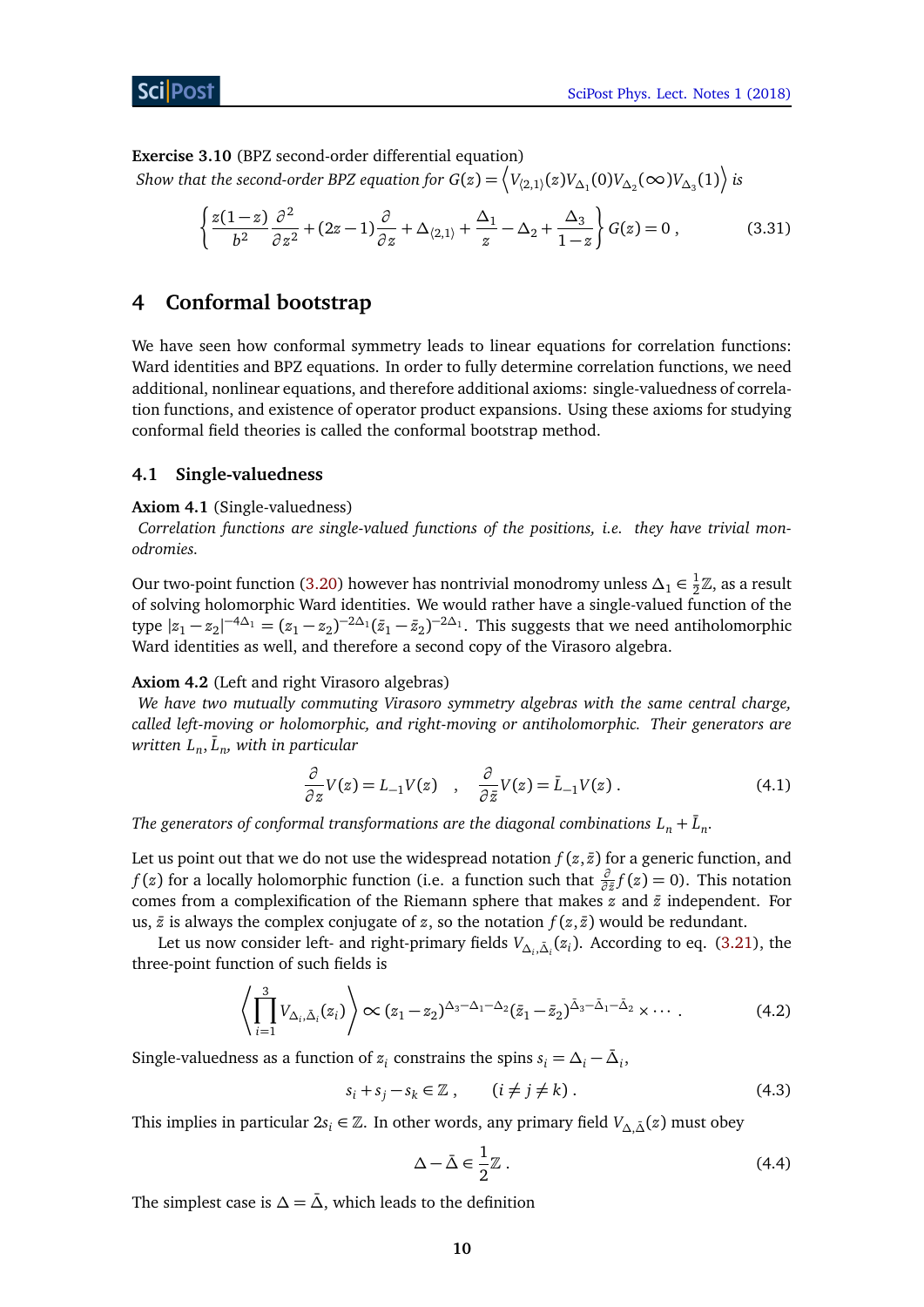**Definition 4.3** (Diagonal states, diagonal fields and diagonal spectrums)

*A primary state or field is called diagonal if it has the same left and right conformal dimensions. A spectrum is called diagonal if all primary states are diagonal.*

From now on we will use the notation *V*<sub>∆</sub>(*z*) for the diagonal field *V*<sub>∆,∆</sub>(*z*).

## <span id="page-10-0"></span>**4.2 Operator product expansion and crossing symmetry**

#### <span id="page-10-3"></span>**Axiom 4.4** (Operator product expansion)

Let  $(|w_i\rangle)$  be a basis of the spectrum. There exist coefficients  $C_{12}^i(z_1,z_2)$  such that we have the *operator product expansion (OPE)*

<span id="page-10-2"></span>
$$
V_{|w_1|}(z_1)V_{|w_2|}(z_2) = \sum_i C_{12}^i(z_1, z_2)V_{|w_i|}(z_2).
$$
 (4.5)

In a correlation function, this sum converges for  $z_1$  sufficiently close to  $z_2.$ 

While the linear equations of Section [3](#page-4-0) relate *N*-point functions to other *N*-point function, OPEs allow us to reduce *N*-point functions to  $(N - 1)$ -point functions. The price to pay for this reduction is the introduction of OPE coefficients. Using OPEs iteratively, we can actually reduce any correlation function to a combination of OPE coefficients, and two-point functions. (We stop at two-point functions because they are simple enough for being considered as known quantities.)

Let us study some properties of OPE coefficients. Assuming that the spectrum is made of diagonal primary states and their descendent states, the OPE of two primary fields is

$$
V_{\Delta_1}(z_1)V_{\Delta_2}(z_2) = \sum_{\Delta \in S} C_{\Delta_1, \Delta_2, \Delta} |z_1 - z_2|^{2(\Delta - \Delta_1 - \Delta_2)} \Big( V_{\Delta}(z_2) + O(z_1 - z_2) \Big) ,\tag{4.6}
$$

where the subleading terms are contributions of descendents fields. In particular, the  $z_1, z_2$ dependence of the coefficients is dictated by the behaviour [\(3.18\)](#page-7-1) of correlation functions under translations  $z_i \to z_i + c$  and dilatations  $z_i \to \lambda z_i$ , leaving a  $z_i$ -independent unknown factor *C∆*<sup>1</sup> ,*∆*<sup>2</sup> ,*∆*. Then, as in correlation functions, contributions of descendents are deduced from contributions of primaries via local Ward identitites.

**Exercise 4.5** (Computing the OPE of primary fields)

*Compute the first subleading term in the OPE* [\(4.6\)](#page-10-2)*, and find*

$$
O(z_1 - z_2) = \frac{\Delta + \Delta_1 - \Delta_2}{2\Delta} \Big( (z_1 - z_2)L_{-1} + (\bar{z}_1 - \bar{z}_2)\bar{L}_{-1} \Big) V_{\Delta}(z_2) + O((z_1 - z_2)^2).
$$
 (4.7)

*Hints: Insert*  $\oint_C dz (z - z_2)^2 T(z)$  *on both sides of the OPE, for a contour C that encloses both*  $z_1$ *and z*<sup>2</sup> *. Compute the relevant contour integrals with the help of eq.* [\(3.11\)](#page-6-1)*.*

<span id="page-10-1"></span>**Exercise 4.6** ( $V_{(1,1)}$  is an identity field)  $U \sin g \frac{\partial}{\partial z_1} V_{(1,1)}(z_1) = 0$ , show that the OPE of  $V_{(1,1)}$  with another primary field is of the form

$$
V_{(1,1)}(z_1)V_{\Delta}(z_2) = C_{\Delta}V_{\Delta}(z_2) , \qquad (4.8)
$$

*where the subleading terms vanish. Inserting this OPE in a correlation function, show that the constant*  $C_\Delta$  *actually does not depend on*  $\Delta$ *. Deduce that, up to a factor*  $C = C_\Delta$ *, the field*  $V_{(1,1)}$ *is an identity field.*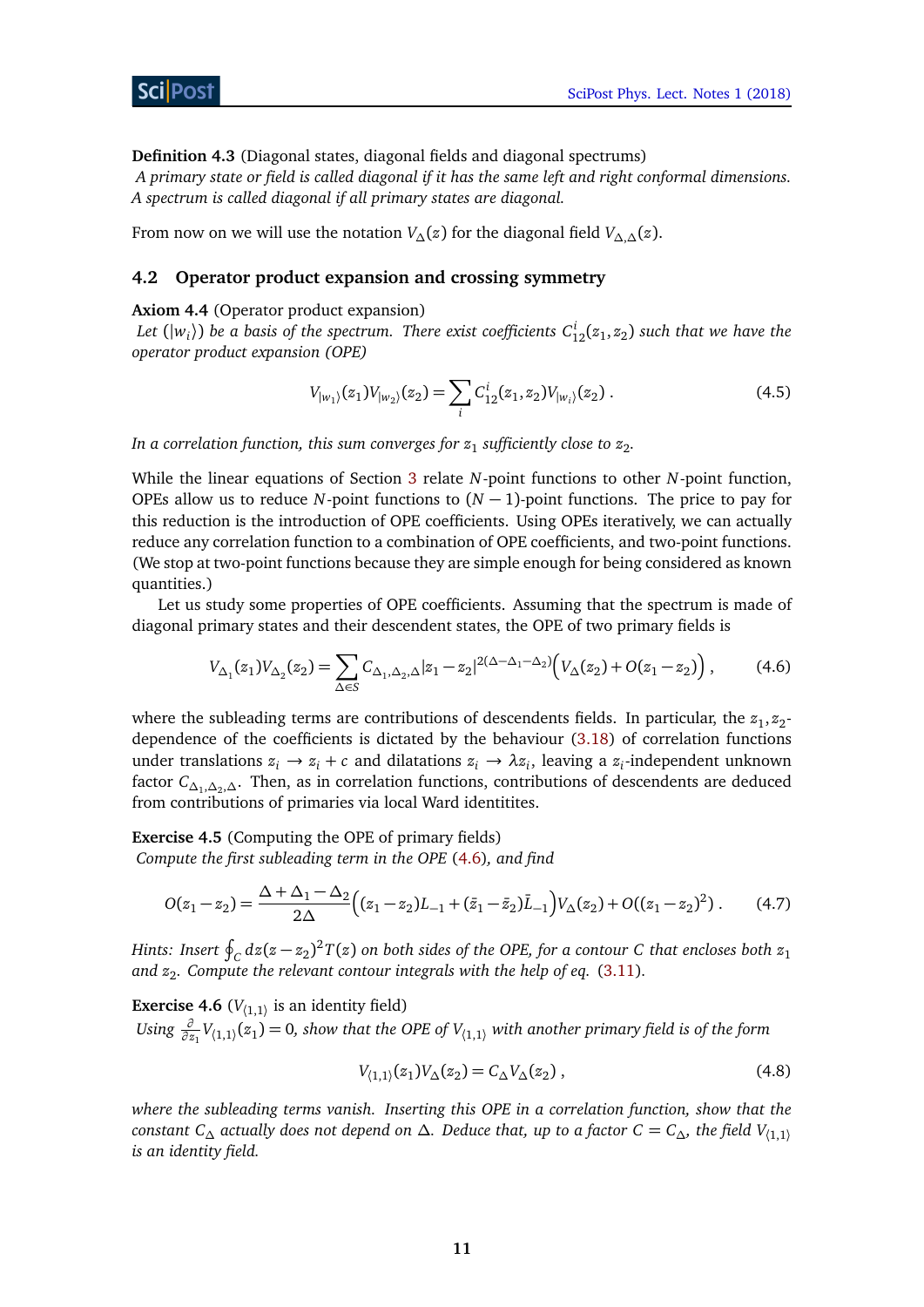We will now express three- and four-point functions in terms of OPE coefficients, and deduce constraints on these coefficients. Inserting the OPE in a three-point function of primary fields, we find

$$
\left\langle \prod_{i=1}^{3} V_{\Delta_i}(z_i) \right\rangle = \sum_{\Delta \in S} C_{\Delta_1, \Delta_2, \Delta} |z_1 - z_2|^{2(\Delta - \Delta_1 - \Delta_2)} \left( \left\langle V_{\Delta}(z_2) V_{\Delta_3}(z_3) \right\rangle + O(z_1 - z_2) \right), \tag{4.9}
$$

$$
=C_{\Delta_1,\Delta_2,\Delta_3}|z_1-z_2|^{2(\Delta_3-\Delta_1-\Delta_2)}\Big(|z_2-z_3|^{-4\Delta_3}+O(z_1-z_2)\Big),\tag{4.10}
$$

assuming the two-point function is normalized as  $\langle V_\Delta(z_1)V_\Delta(z_2)\rangle = |z_1-z_2|^{-4\Delta}$ . It follows that *C∆*<sup>1</sup> ,*∆*<sup>2</sup> ,*∆*<sup>3</sup> coincides with the undertermined constant prefactor of the three-point function [\(4.2\)](#page-9-2). This factor is called the three-point structure constant, and we have

$$
\left\langle \prod_{i=1}^{3} V_{\Delta_i}(z_i) \right\rangle = C_{\Delta_1, \Delta_2, \Delta_3} |z_1 - z_2|^{2(\Delta_3 - \Delta_1 - \Delta_2)} |z_1 - z_3|^{2(\Delta_2 - \Delta_1 - \Delta_3)} |z_2 - z_3|^{2(\Delta_1 - \Delta_2 - \Delta_3)}.
$$
\n(4.11)

Let us now insert the OPE in a four-point function of primary fields:

$$
\langle V_{\Delta_1}(z)V_{\Delta_2}(0)V_{\Delta_3}(\infty)V_{\Delta_4}(1)\rangle = \sum_{\Delta\in S} C_{\Delta_1,\Delta_2,\Delta} |z|^{2(\Delta-\Delta_1-\Delta_2)} \times \left(\langle V_{\Delta}(0)V_{\Delta_3}(\infty)V_{\Delta_4}(1)\rangle + O(z)\right),\tag{4.12}
$$

<span id="page-11-0"></span>
$$
=\sum_{\Delta\in S}C_{\Delta_1,\Delta_2,\Delta}C_{\Delta,\Delta_3,\Delta_4}|z|^{2(\Delta-\Delta_1-\Delta_2)}\Big(1+O(z)\Big). \qquad (4.13)
$$

The contributions of descendents factorize into those of left-moving descendents, generated by the operators  $L_{n<0}$ , and right-moving descendents, generated by  $\bar{L}_{n<0}$ . So the last factor has a holomorphic factorization such that

$$
\left\langle V_{\Delta_1}(z)V_{\Delta_2}(0)V_{\Delta_3}(\infty)V_{\Delta_4}(1)\right\rangle = \sum_{\Delta\in S} C_{\Delta_1,\Delta_2,\Delta} C_{\Delta,\Delta_3,\Delta_4} \mathcal{F}_{\Delta}^{(s)}(z)\mathcal{F}_{\Delta}^{(s)}(\bar{z})\,. \tag{4.14}
$$

#### **Definition 4.7** (Conformal block)

*The four-point conformal block on the sphere,*

<span id="page-11-1"></span>
$$
\mathscr{F}_{\Delta}^{(s)}(z) = z^{\Delta - \Delta_1 - \Delta_2} \Big( 1 + O(z) \Big) , \tag{4.15}
$$

*is the normalized contribution of the Verma module* V*<sup>∆</sup> to a four-point function, obtained by summing over left-moving descendents. Its dependence on c*,*∆*<sup>1</sup> ,*∆*<sup>2</sup> ,*∆*<sup>3</sup> ,*∆*<sup>4</sup> *are kept implicit. The label* (*s*) *stands for s-channel, we will soon see what this means.*

Conformal blocks are in principle known, as they are universal functions, entirely determined by conformal symmetry. This is analogous to characters of representations, also known as zero-point conformal blocks on the torus.

# **Exercise 4.8** (Computing conformal blocks)

 $\mathcal{L}_{\Delta}$  *Compute the conformal block*  $\mathscr{F}_{\Delta}^{(s)}(z)$  *up to the order O(z), and find* 

$$
\mathscr{F}_{\Delta}^{(s)}(z) = z^{\Delta - \Delta_1 - \Delta_2} \left( 1 + \frac{(\Delta + \Delta_1 - \Delta_2)(\Delta + \Delta_4 - \Delta_3)}{2\Delta} z + O(z^2) \right). \tag{4.16}
$$

*Show that the first-order term has a pole when the Verma module* V*<sup>∆</sup> has a null vector at level one. Compute the residue of this pole. Compare the condition that this residue vanishes with the condition* [\(3.26\)](#page-8-2) *that three-point functions involving V*〈1,1〉 *exist.*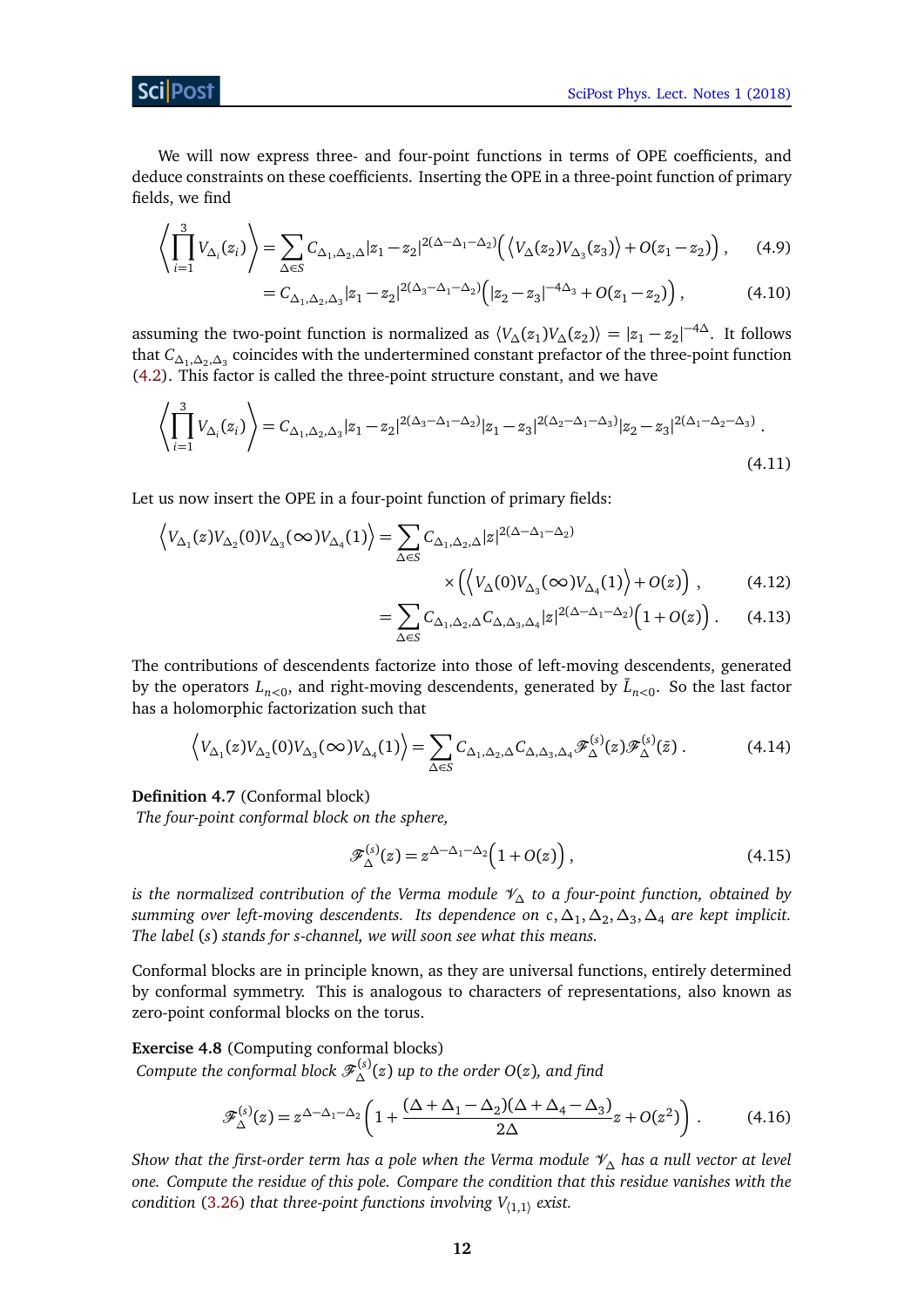Our axiom [3.7](#page-6-3) on the commutativity of fields implies that the OPE is associative, and that we can use the OPE of any two fields in a four-point function. In particular, using the OPE of the first and fourth fields, we obtain

$$
\left\langle V_{\Delta_1}(z)V_{\Delta_2}(0)V_{\Delta_3}(\infty)V_{\Delta_4}(1)\right\rangle = \sum_{\Delta\in S} C_{\Delta,\Delta_1,\Delta_4} C_{\Delta_2,\Delta_3,\Delta} \mathcal{F}_{\Delta}^{(t)}(z)\mathcal{F}_{\Delta}^{(t)}(\bar{z})\,,\tag{4.17}
$$

where  $\mathscr{F}_{\Delta}^{(t)}(z) = (z-1)^{\Delta-\Delta_1-\Delta_4} \Big(1+O(z-1)\Big)$  is a *t*-channel conformal block. The equality of our two decompositions [\(4.14\)](#page-11-0) and [\(4.17\)](#page-12-1) of the four-point function is called crossing symmetry, schematically

<span id="page-12-1"></span>
$$
\sum_{\Delta_s \in S} C_{12s} C_{s34} \bigg|^2 \bigg\rbrace \longrightarrow \bigg\{ \bigg]^3 = \sum_{\Delta_t \in S} C_{23t} C_{t41} \bigg|^2 \bigg\} \bigg]^3 \tag{4.18}
$$

This equation holds if the sums on both sides converge, that is if *z* is sufficiently close to both 0 and 1,



Given the spectrum *S*, crossing symmetry is a system of quadratic equations for the structure constant *C∆*<sup>1</sup> ,*∆*<sup>2</sup> ,*∆*<sup>3</sup> . Requiring that this system has solutions is a strong constraint on the spectrum. In diagonal theories, crossing symmetry implies the existence of arbitrary correlation functions on the sphere [[7](#page-22-6)], and not just of four-point functions.

## <span id="page-12-0"></span>**4.3 Degenerate fields and the fusion product**

Crossing symmetry equations are powerful, but typically involve infinite sums, which makes them difficult to solve. However, if at least one field is degenerate, then the four-point function belongs to the finite-dimensional space of solutions of a BPZ equation, and is therefore a  $\big\{V_{(2,1)}(z)V_{\Delta_1}(0)V_{\Delta_2}(\infty)V_{\Delta_3}(1)\big\}$ is a combination of only two holomorphic *s*-channel conformal blocks. These two blocks are a particular basis of solutions of the BPZ equation [\(3.31\)](#page-9-3). They are fully characterized by their asymptotic behaviour near  $z = 0$  [\(4.15\)](#page-11-1), where the BPZ equation allows only two values of  $\Delta$ , namely  $\Delta \in \{ \Delta (\alpha_1 - \frac{b}{2})$  $\frac{b}{2}$ ),  $\Delta$ ( $\alpha_1 + \frac{b}{2}$  $\frac{b}{2}$ )}. The explicit expressions of these blocks are

$$
\mathscr{F}_{\alpha_1-\frac{b}{2}}^{(s)}(z) = z^{b\alpha_1}(1-z)^{b\alpha_3}F(A,B,C,z) \quad , \quad \mathscr{F}_{\alpha_1+\frac{b}{2}}^{(s)}(z) = \mathscr{F}_{\alpha_1-\frac{b}{2}}^{(s)}(z) \Big|_{\alpha_1 \to Q - \alpha_1} \quad , \tag{4.20}
$$

where  $F(A, B, C, z)$  is the hypergeometric function with parameters

<span id="page-12-3"></span><span id="page-12-2"></span>
$$
\begin{cases}\nA = \frac{1}{2} + b(\alpha_1 + \alpha_3 - Q) + b(\alpha_2 - \frac{Q}{2}), \\
B = \frac{1}{2} + b(\alpha_1 + \alpha_3 - Q) - b(\alpha_2 - \frac{Q}{2}), \\
C = 1 + b(2\alpha_1 - Q).\n\end{cases}
$$
\n(4.21)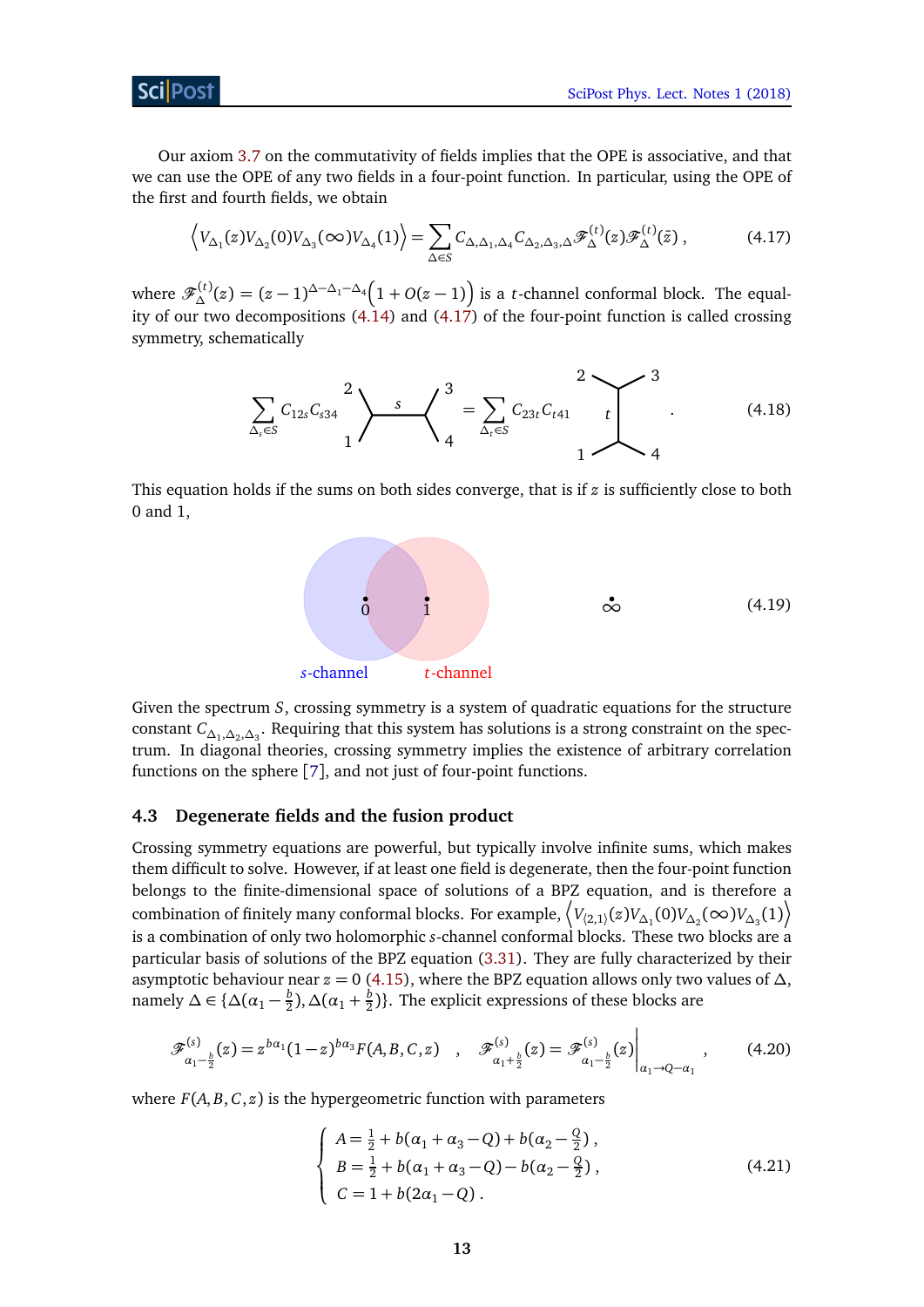<span id="page-13-1"></span>[SciPost Phys. Lect. Notes 1 \(2018\)](https://scipost.org/SciPostPhysLectNotes.1)

Another basis of solutions of the same BPZ equation is given by two *t*-channel blocks, which are characterized by their power-like behaviour near  $z = 1$ . Their explicit expressions are

$$
\mathcal{F}_{\alpha_3-\frac{b}{2}}^{(t)}(z) = z^{b\alpha_1}(1-z)^{b\alpha_3} F(A, B, A+B-C+1, 1-z) ,
$$
  

$$
\mathcal{F}_{\alpha_3+\frac{b}{2}}^{(t)}(z) = \mathcal{F}_{\alpha_3-\frac{b}{2}}^{(t)}(z) \Big|_{\alpha_3 \to Q-\alpha_3} .
$$
 (4.22)

The presence of only two *s*-channel fields with momentums  $\alpha_1 \pm \frac{b}{2}$  $\frac{b}{2}$ , and the constraint [\(3.30\)](#page-8-3) on momentums in the three-point function  $\langle V_{(2,1)} V_{\alpha_2} V_{\alpha_3} \rangle$ , both mean that the operator product expansion  $V_{\langle 2,1\rangle}(z) V_{\alpha_1}(0)$  involves only two primary fields  $V_{\alpha_1\pm\frac{b}{2}}(0)$ .

#### **Axiom 4.9** (Fusion product)

*There is a bilinear, associative product of representations of the Virasoro algebra, that encodes the constraints on OPEs from Virasoro symmetry and null vectors. In particular,*

$$
\mathcal{R}_{\langle 1,1\rangle} \times \mathcal{V}_{\alpha} = \mathcal{V}_{\alpha} \quad , \quad \mathcal{R}_{\langle 2,1\rangle} \times \mathcal{V}_{\alpha} = \sum_{\pm} \mathcal{V}_{\alpha \pm \frac{b}{2}} \quad , \quad \mathcal{R}_{\langle 1,2\rangle} \times \mathcal{V}_{\alpha} = \sum_{\pm} \mathcal{V}_{\alpha \pm \frac{1}{2b}} \; . \tag{4.23}
$$

The fusion product can be defined algebraically  $[8]$  $[8]$  $[8]$ : the fusion product of two representations coincides with their tensor product as a vector space, where however the Virasoro algebra does not act as it would in the tensor product. (In the tensor product, central charges add.)

Using the associativity of the fusion product, we have

$$
\mathcal{R}_{\langle 2,1\rangle} \times \mathcal{R}_{\langle 2,1\rangle} \times \mathcal{V}_{\alpha} = \mathcal{R}_{\langle 2,1\rangle} \times \left(\sum_{\pm} \mathcal{V}_{\alpha \pm \frac{b}{2}}\right) = \mathcal{V}_{\alpha-b} + 2 \cdot \mathcal{V}_{\alpha} + \mathcal{V}_{\alpha+b} \ . \tag{4.24}
$$

Since the fusion product of  $\mathcal{R}_{(2,1)} \times \mathcal{R}_{(2,1)}$  with  $\mathcal{V}_\alpha$  has finitely many terms,  $\mathcal{R}_{(2,1)} \times \mathcal{R}_{(2,1)}$  must be a degenerate representation. On the other hand, eq. [\(4.23\)](#page-13-1) implies that  $\mathscr{R}_{(2,1)}\times \mathscr{R}_{(2,1)}$  is made of representations with momentums  $\alpha_{\langle 2,1\rangle} \pm \frac{b}{2} = 0, -b$ . The degenerate representation with momentum 0 is  ${\mathscr R}_{\langle 1,1\rangle}.$  Calling  ${\mathscr R}_{\langle 3,1\rangle}$  the degenerate representation with momentum  $-b,$ we just found

$$
\mathcal{R}_{\langle 2,1\rangle} \times \mathcal{R}_{\langle 2,1\rangle} = \mathcal{R}_{\langle 1,1\rangle} + \mathcal{R}_{\langle 3,1\rangle} , \quad \mathcal{R}_{\langle 3,1\rangle} \times \mathcal{V}_{\alpha} = \mathcal{V}_{\alpha-b} + \mathcal{V}_{\alpha} + \mathcal{V}_{\alpha+b} . \tag{4.25}
$$

It can be checked that  $\mathcal{R}_{(3,1)}$  has a vanishing null vector at level 3, so that our definition of  $\mathcal{R}_{(3,1)}$  from fusion agrees with the definition from representation theory in Section [2.3.](#page-3-0)

<span id="page-13-0"></span>**Exercise 4.10** (Higher degenerate representations)

*Show that there exist degenerate representations*  $\mathcal{R}_{(r,s)}$  *(for*  $r,s \in \mathbb{N}^*$ *) with momentums*  $\alpha_{(r,s)}$ [\(2.17\)](#page-4-1)*, such that*

$$
\mathcal{R}_{\langle r,s \rangle} \times \mathcal{V}_{\alpha} = \sum_{i=0}^{r-1} \sum_{j=0}^{s-1} \mathcal{V}_{\alpha + \alpha_{\langle r,s \rangle} + ib + jb^{-1}}, \qquad (4.26)
$$

$$
\mathcal{R}_{\langle r_1, s_1 \rangle} \times \mathcal{R}_{\langle r_2, s_2 \rangle} = \sum_{r_3 = |r_1 - r_2| + 1}^{r_1 + r_2 - 1} \sum_{s_3 = |s_1 - s_2| + 1}^{s_1 + s_2 - 1} \mathcal{R}_{\langle r_3, s_3 \rangle}, \qquad (4.27)
$$

where the superscript in  $\overset{2}{=}$  indicates that the corresponding sum runs by increments of 2.

The knowledge of such fusion products will be crucial for defining and studying minimal models, whose spectrums are made of degenerate representations.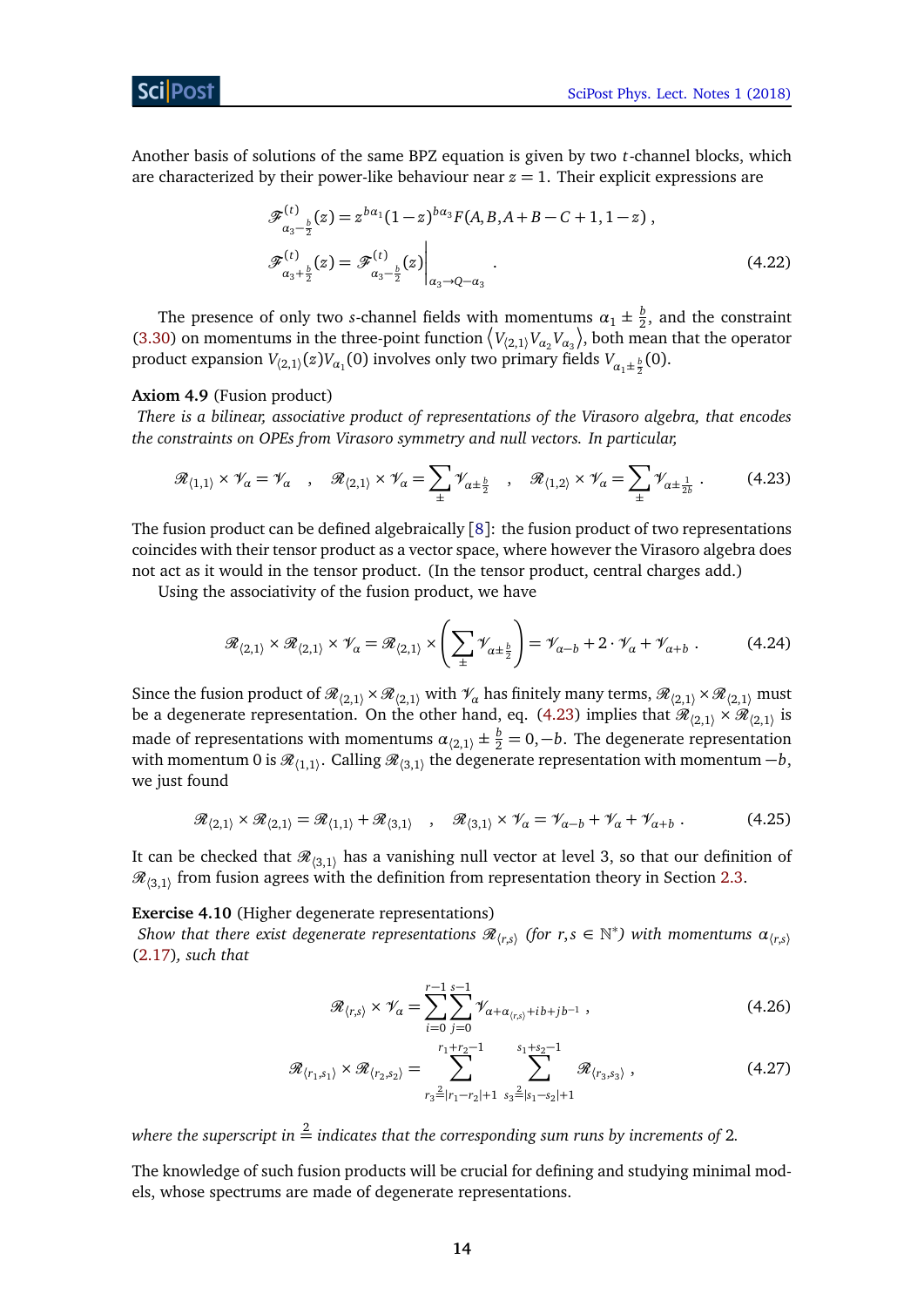# <span id="page-14-0"></span>**5 Minimal models and Liouville theory**

Let us start the investigation of specific conformal field theories.

# **Definition 5.1** (Conformal field theory)

*A (model of) conformal field theory on the Riemann sphere is a spectrum S and a set of corre* $l$ ation functions  $\left<\prod_{i=1}^N V_{|w_i\rangle}(z_i)\right>$  with  $|w_i\rangle \in S$  that obey all our axioms, in particular crossing *symmetry.*

# **Definition 5.2** (Defining and solving)

*To define a conformal field theory is to give principles that uniquely determine its spectrum and correlation functions. To solve a conformal field theory is to actually compute them.*

In this Section we will define minimal models and Liouville theory. In Section [6](#page-17-0) we will solve them.

# <span id="page-14-1"></span>**5.1 Diagonal minimal models**

# **Definition 5.3** (Minimal model)

*A minimal model is a conformal field theory whose spectrum is made of finitely many irreducible representations of the product of the left and the right Virasoro algebras.*

Although there exist non-diagonal minimal models [[4](#page-22-3)], we focus on diagonal minimal models, whose spectrums are of the type

$$
S = \bigoplus_{\mathcal{R}} \mathcal{R} \otimes \bar{\mathcal{R}} \tag{5.1}
$$

where  $\mathcal R$  and  $\bar{\mathcal R}$  denote the same Virasoro representation, viewed as a representation of the left- or right-moving Virasoro algebra respectively.

## **Axiom 5.4** (Degenerate spectrum)

*All representations that appear in the spectrum of a minimal model are degenerate.*

It is natural to use degenerate representations, because in an OPE of degenerate fields, only finitely many representations can appear. Conversely, we now assume that all representations that are allowed by fusion do appear in the spectrum, in other words

# **Axiom 5.5** (Closure under fusion)

*The spectrum is closed under fusion.*

Let us assume that the spectrum contains a nontrivial degenerate representation such as  $\mathscr{R}_{(2,1)}$ . Fusing it with itself, we get  $\mathscr{R}_{(1,1)}$  and  $\mathscr{R}_{(3,1)}$ . Fusing multiple times, we get  $(\mathscr{R}_{(r,1)})_{r\in\mathbb{N}^*}$ due to  $\mathcal{R}_{\langle 2,1\rangle} \times \mathcal{R}_{\langle r,1\rangle} = \mathcal{R}_{\langle r-1,1\rangle} + \mathcal{R}_{\langle r+1,1\rangle}$ . If the spectrum moreover contains  $\mathcal{R}_{\langle 1,2\rangle}$ , then it must contain all degenerate representations.

# **Definition 5.6** (Generalized minimal model)

*For any value of the central charge c* ∈ C*, the generalized minimal model is the conformal field theory whose spectrum is*

$$
S^{\text{GMM}} = \bigoplus_{r=1}^{\infty} \bigoplus_{s=1}^{\infty} \mathcal{R}_{\langle r,s \rangle} \otimes \bar{\mathcal{R}}_{\langle r,s \rangle} , \qquad (5.2)
$$

*assuming it exists and is unique.*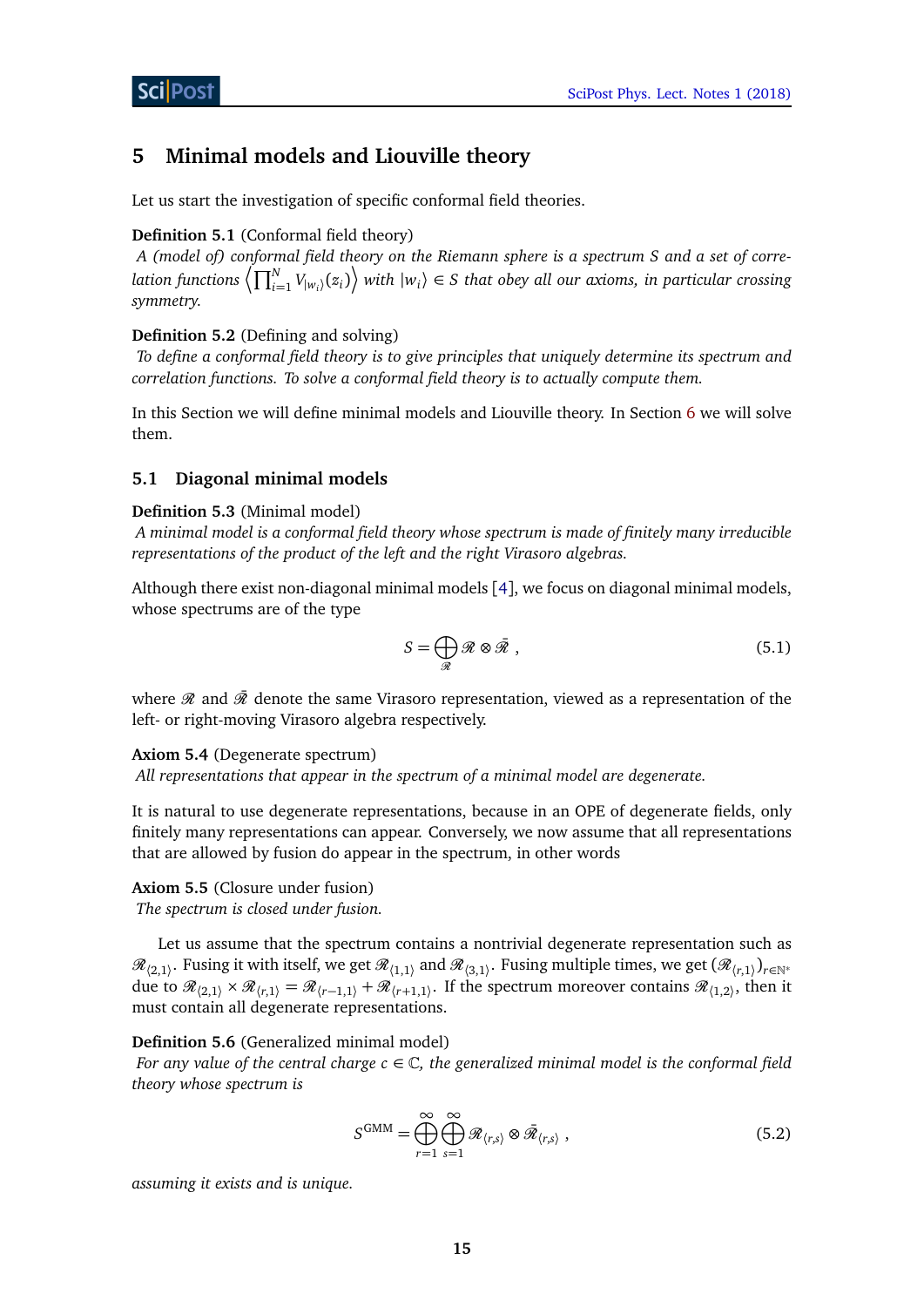So, using only degenerate representations is not sufficient for building minimal models. In order to have even fewer fields in fusion products, let us consider representations that are multiply degenerate. For example, if  $\mathcal{R}_{(2,1)} = \mathcal{R}_{(1,3)}$  has two vanishing null vectors, then  $\mathscr{R}_{(2,1)} \times \mathscr{R}_{(2,1)} = \mathscr{R}_{(1,1)}$  has only one term, as the term  $\mathscr{R}_{(3,1)}$  is not allowed by the fusion rules of  $\mathscr{R}_{\langle 1,3\rangle}$ .

In order for a representation to have two null vectors, we however need a coincidence of the type  $\Delta_{\langle r,s\rangle} = \Delta_{\langle r',s'\rangle}$ . This is equivalent to  $\alpha_{\langle r,s\rangle} \in \{\alpha_{\langle r',s'\rangle}, Q - \alpha_{\langle r',s'\rangle}\}\$ , and it follows that *b* 2 is rational,

$$
b^{2} = -\frac{q}{p} \quad \text{with} \quad \begin{cases} (p,q) \in \mathbb{N}^{*} \times \mathbb{Z}^{*} \\ p \wedge q = 1 \end{cases} \quad \text{i.e.} \quad c = 1 - 6\frac{(q-p)^{2}}{pq}. \quad (5.3)
$$

For any integers *r*,*s*, we then have the coincidence

<span id="page-15-3"></span>
$$
\Delta_{\langle r,s\rangle} = \Delta_{\langle p-r,q-s\rangle} . \tag{5.4}
$$

In particular, for  $1 \le r \le p - 1$  and  $1 \le s \le q - 1$ , there exists a doubly degenerate representation  $\mathcal{R}_{\langle r,s\rangle} = \mathcal{R}_{\langle p-r,q-s\rangle}$ . The diagonal spectrum built from representations of this type is

$$
S_{p,q} = \frac{1}{2} \bigoplus_{r=1}^{p-1} \bigoplus_{s=1}^{q-1} \mathcal{R}_{\langle r,s \rangle} \otimes \bar{\mathcal{R}}_{\langle r,s \rangle} , \qquad (5.5)
$$

where the factor  $\frac{1}{2}$  is here to avoid counting the same representation twice. This spectrum is not empty provided the coprime integers *p*, *q* are both greater than 2,

$$
p, q \ge 2 \tag{5.6}
$$

which implies in particular  $b, Q \in i\mathbb{R}$  and  $c < 1$ . For other values of  $p, q$ , it turns out that no minimal models exist.

# **Exercise 5.7** (Closure of minimal model spectrums under fusion)

*Show that Sp*,*<sup>q</sup> is closed under fusion. If you are brave, compute the fusion products of the representations that appear in*  $S_{p,q}$ *. If you are very brave, show that*  $p,q \geq 2$  *is a necessary condition for the existence of a finite, nontrivial set of multiply degenerate representations that closes under fusion.*

## **Definition 5.8** (Diagonal minimal model)

*For p*,  $q \ge 2$  *coprime integers, the*  $(p,q)$  *minimal model is the conformal field theory whose spectrum is Sp*,*<sup>q</sup> , assuming it exists and is unique.*

For example, the minimal model with the central charge  $c=\frac{1}{2}$  $\frac{1}{2}$  has the spectrum  $S_{4,3}$ ,

$$
\begin{cases}\n\Delta_{\{1,1\}} = \Delta_{\{3,2\}} = 0, & 2 \frac{1}{2} \frac{1}{16} & 0 \\
\Delta_{\{1,2\}} = \Delta_{\{3,1\}} = \frac{1}{2}, & \Longleftrightarrow \text{ the Kac table} & 1 \frac{1}{16} \frac{1}{2} \\
\Delta_{\{2,1\}} = \Delta_{\{2,2\}} = \frac{1}{16}.\n\end{cases}
$$
\n(5.7)

## <span id="page-15-2"></span><span id="page-15-0"></span>**5.2 Liouville theory**

k

**Definition 5.9** (Liouville theory)

*For any value of the central charge*  $c \in \mathbb{C}$ *, Liouville theory is the conformal field theory whose spectrum is*

<span id="page-15-1"></span>
$$
S^{\text{Liouville}} = \int_{\frac{Q}{2} + i\mathbb{R}_+} d\alpha \, \mathcal{V}_\alpha \otimes \bar{\mathcal{V}}_\alpha , \qquad (5.8)
$$

*and whose correlation functions are smooth functions of b and α, assuming it exists and its unique.*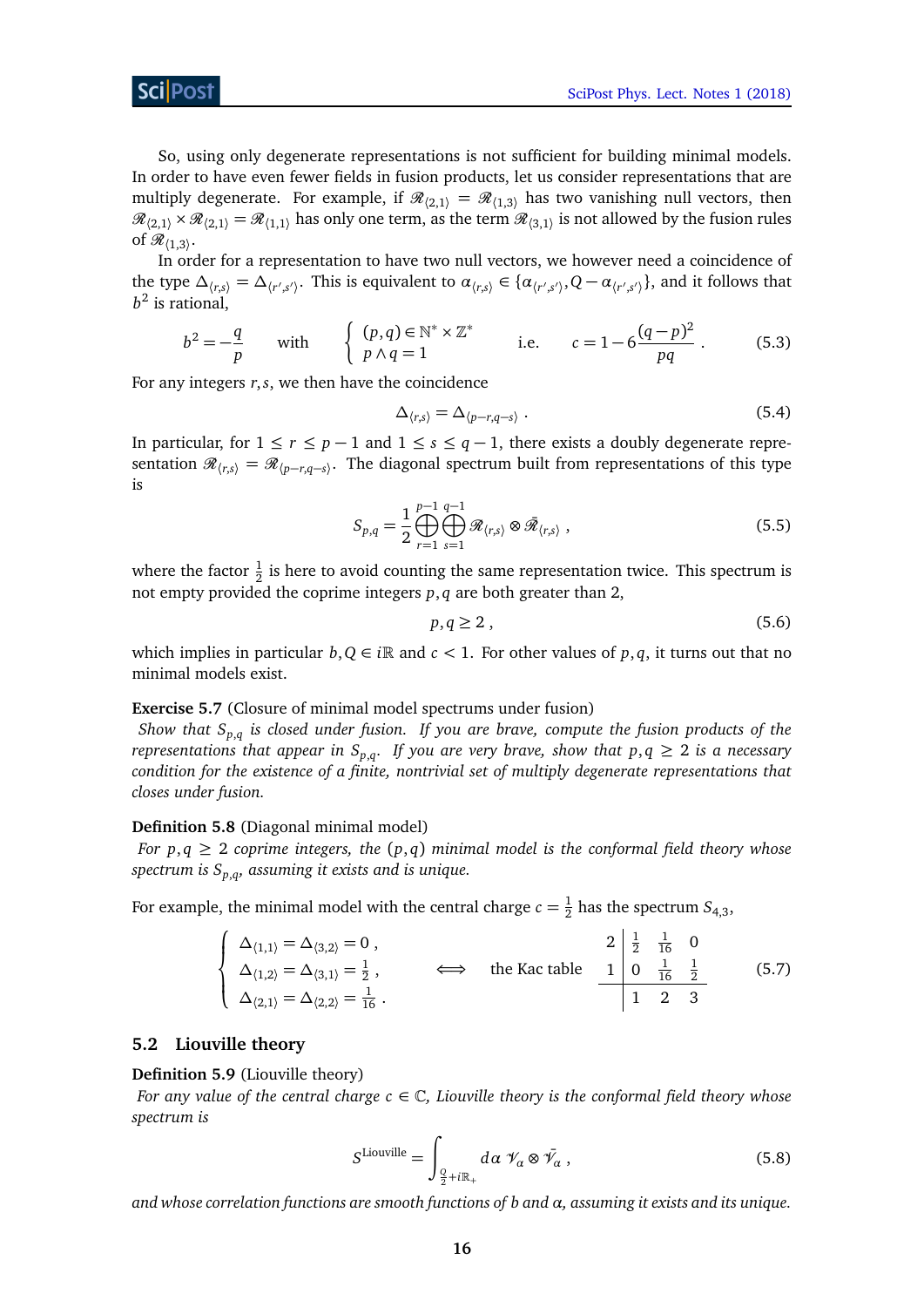Let us give some justification for this definition. We are looking for a diagonal theory whose spectrum is a continuum of representations of the Virasoro algebra. For  $c \in \mathbb{R}$  it is natural to assume  $\Delta \in \mathbb{R}$ . Let us write this condition in terms of the momentum  $\alpha$ ,

$$
\Delta \in \mathbb{R} \iff \alpha \in \mathbb{R} \cup \left(\frac{Q}{2} + i\mathbb{R}\right), \qquad \longrightarrow \qquad \qquad \alpha \qquad \qquad \alpha \qquad (5.9)
$$

From Axiom [2.4,](#page-2-1) we need *∆* to be bounded from below, and the natural bound is

$$
\Delta_{\min} = \Delta \left( \alpha = \frac{Q}{2} \right) = \frac{Q^2}{4} = \frac{c - 1}{24} \,. \tag{5.10}
$$

This leads to  $\alpha \in \frac{Q}{2} + i\mathbb{R}$ . Assuming that each allowed representation appears only once in the spectrum, we actually restrict the momentums to  $\alpha \in \frac{Q}{2} + i\mathbb{R}_+$ , due to the reflection symmetry [\(2.14\)](#page-4-2). We then obtain our guess [\(5.8\)](#page-15-1) for the spectrum, equivalently  $S^{\text{Liouville}} = \int_{\frac{c-1}{24}}^{\infty} d\Delta \mathcal{V}_{\Delta} \otimes \mathcal{V}_{\Delta}$ . We take this guess to hold not only for  $c \in \mathbb{R}$ , but also for  $c \in \mathbb{C}$  by analyticity.

Other guesses for the lower bound may seem equally plausible, in particular  $\Delta_{\text{min}} = 0$ . In the spirit of the axiomatic method, the arbiter for such guesses is the consistency of the resulting theory. This will be tested in Section [6.3,](#page-20-0) and the spectrum *S* Liouville will turn out to be correct.

Let us schematically write two- and three-point functions in Liouville theory, as well as OPEs:

$$
\langle V_{\alpha_1} V_{\alpha_2} \rangle = B(\alpha_1) \delta(\alpha_1 - \alpha_2) , \qquad (5.11)
$$

$$
\left\langle V_{\alpha_1} V_{\alpha_2} V_{\alpha_3} \right\rangle = C_{\alpha_1, \alpha_2, \alpha_3} \tag{5.12}
$$

<span id="page-16-2"></span><span id="page-16-1"></span><span id="page-16-0"></span>
$$
V_{\alpha_1} V_{\alpha_2} = \int_{\frac{Q}{2} + i\mathbb{R}_+} d\alpha \frac{C_{\alpha_1, \alpha_2, \alpha}}{B(\alpha)} \Big( V_{\alpha} + \cdots \Big) , \qquad (5.13)
$$

where the expression for the OPE coefficient  $\frac{C_{a_1, a_2, a_3}}{R(\alpha)}$  $\frac{a_1, a_2, a}{B(\alpha)}$  in terms of two- and three-point structure constants is obtained by inserting the OPE into a three-point function. It would be possible to set  $B(\alpha) = 1$  by renormalizing the primary fields  $V_{\alpha}$ , but this would prevent  $C_{\alpha_1,\alpha_2,\alpha_3}$  from being a meromorphic function of the momentums, as we will see in Section [6.2.](#page-19-0)

In order to have reasonably simple crossing symmetry equations, we need degenerate fields. But the spectrum of Liouville theory is made of Verma modules, and does not involve any degenerate representations. In order to have degenerate fields, we need a special axiom:

# **Axiom 5.10** (Degenerate fields in Liouville theory)

*The degenerate fields V*〈*r*,*s*〉 *, and their correlation functions, exist.*

By the existence of degenerate fields, we also mean that such fields and their correlation functions obey suitable generalizations of our axioms. In particular, we generalize Axiom [4.4](#page-10-3) by assuming that there exists an OPE between the degenerate field  $V_{\langle 2,1 \rangle}$ , and a field  $V_\alpha.$  However, according to the fusion rules [\(4.23\)](#page-13-1), this OPE leads to fields with momentums  $\alpha \pm \frac{b}{2}$  $\frac{b}{2}$ , and in general  $\alpha \in \frac{Q}{2} + i\mathbb{R} \implies (\alpha \pm \frac{b}{2})$  $\frac{b}{2}$ )  $\in \frac{Q}{2} + i\mathbb{R}$ . We resort to the assumption in Definition [5.9](#page-15-2) that correlation functions are smooth functions of  $\alpha$ , and take  $V_\alpha$  to actually be defined for  $\alpha \in \mathbb{C}$ by analytic continuation. (Or for  $\alpha$  in a dense open subset of  $\mathbb C$ , if there are singularities.) This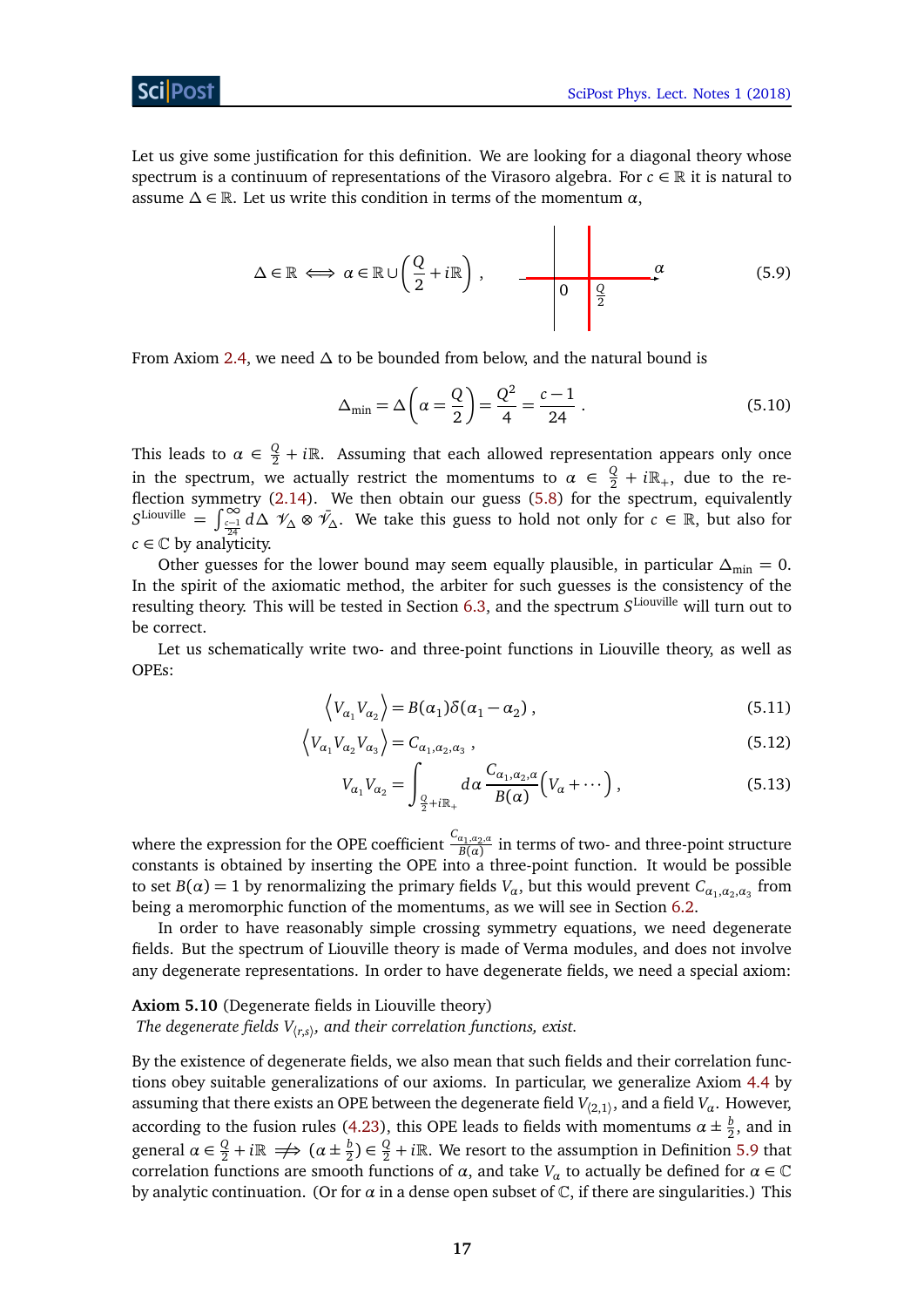allows us to write the OPE

<span id="page-17-3"></span>
$$
V_{(2,1)}V_{\alpha} \sim C_{-}(\alpha)V_{\alpha - \frac{b}{2}} + C_{+}(\alpha)V_{\alpha + \frac{b}{2}} , \qquad (5.14)
$$

where we introduced the degenerate OPE coefficients  $C_{\pm}(\alpha)$ .

# <span id="page-17-0"></span>**6 Four-point functions**

Let us determine the three-point structure constant by solving crossing symmetry equations. We begin with the equations that come from four-point functions with degenerate fields. These equations are enough for uniquely determining the three-point structure constant.

# <span id="page-17-1"></span>**6.1 Single-valued four-point functions**

The four-point function  $G(z)=\left\langle V_{\langle 2,1\rangle}(z)V_{\Delta_1}(0)V_{\Delta_2}(\infty)V_{\Delta_3}(1)\right\rangle$  obeys second-order BPZ equations in *z* and *z*̄. The most general solution of these two equations can be written in terms of the *s*-channel conformal blocks  $\mathscr{F}^{(s)}$  $\frac{a_1 + b_2}{a_1 + b_2}$  of Section [4.3](#page-12-0) as

<span id="page-17-2"></span>
$$
G(z) = \sum_{i,j=\pm} c_{ij}^{(s)} \mathcal{F}_{\alpha_1+i\frac{b}{2}}^{(s)}(z) \mathcal{F}_{\alpha_1+j\frac{b}{2}}^{(s)}(\bar{z}) .
$$
 (6.1)

Let us determine how single-valuedness constrains the coefficients  $c_{ij}^{(s)}$ . Our conformal blocks have singularities at  $z = 0, 1, \infty$ , and single-valuedness is equivalent to  $G(z)$  having trivial monodromy around  $z = 0, 1$ . Our *s*-channel decomposition is convenient for studying the monodromy around *z* = 0: near this point, each one of the two *s*-channel conformal blocks F (*s*)  $\frac{d}{dx}$ <sub> $a_1\pm\frac{b}{2}$ </sub> (*z*) behaves as a power of *z* [\(4.15\)](#page-11-1), with its own exponent. For a generic value of  $a_1$ , the difference of their two exponents is not integer, and  $\mathscr{F}^{(s)}$ *α*<sub>1</sub>−<sup>*b*</sup></sup><sub>2</sub> (*z*) F<sup>(*s*)</sup><sub>α<sub>1</sub></sub>.  $\frac{d^{(8)}}{a_1 + \frac{b}{2}}$  ( $\bar{z}$ ) is not single-valued near  $z = 0$ . On the other hand, the two terms  $\mathscr{F}^{(s)}_{\alpha\beta\gamma\delta}$  $\frac{d}{\alpha_1\pm \frac{b}{2}}(z)$  F $\frac{(s)}{\alpha_1}$  $\frac{d^{(8)}}{d_1\pm\frac{b}{2}}(\bar{z})$  are single-valued. We conclude that  $c_{+-}^{(s)} = c_{-+}^{(s)} = 0$ . Similarly, if we decompose the same four-point function in the *t*-channel basis of conformal blocks,

$$
G(z) = \sum_{i,j=\pm} c_{ij}^{(t)} \mathcal{F}_{\alpha_1+i\frac{b}{2}}^{(t)}(z) \mathcal{F}_{\alpha_1+j\frac{b}{2}}^{(t)}(\bar{z}), \qquad (6.2)
$$

then single-valuedness near  $z = 1$  requires  $c_{+-}^{(t)} = c_{-+}^{(t)} = 0$ . Now the *s*- and *t*-channel bases of solutions of the BPZ equation must be related by a change of basis,

$$
\mathcal{F}_{\alpha_1 + i\frac{b}{2}}^{(s)}(z) = \sum_{j=\pm} F_{ij} \mathcal{F}_{\alpha_1 + j\frac{b}{2}}^{(t)}(z) ,
$$
 (6.3)

for some matrix  $F_{ij}$  that is well-known in the case of our hypergeometric conformal blocks [\(4.20\)](#page-12-2). Inserting this change of basis in our *s*-channel decomposition [\(6.1\)](#page-17-2) of *G*(*z*), we find a *t*-channel decomposition, with the coefficients

$$
c_{i'j'}^{(t)} = \sum_{i,j=\pm} c_{ij}^{(s)} F_{ii'} F_{jj'} .
$$
 (6.4)

Inserting our single-valuedness conditions  $c_{+-}^{(t)} = 0$  and  $c_{-+}^{(s)} = c_{+-}^{(s)} = 0$  in this relation, we deduce

$$
\frac{c_{++}^{(s)}}{c_{--}^{(s)}} = -\frac{F_{-+}F_{--}}{F_{++}F_{+-}}\,. \tag{6.5}
$$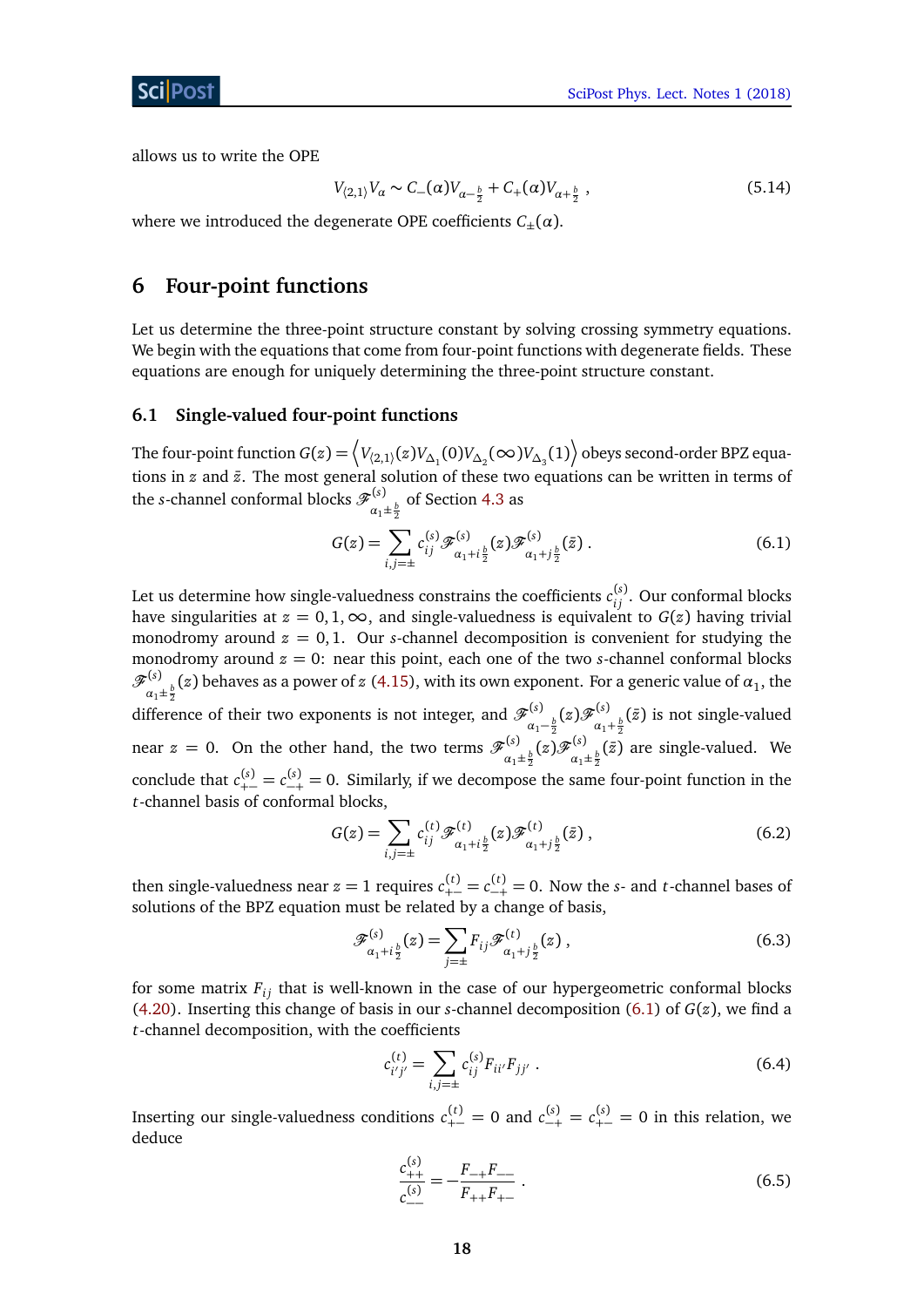# ScilPost

Using the known formula for  $F_{ij}$ , this is explicitly

<span id="page-18-0"></span>
$$
\frac{c_{++}^{(s)}}{c_{--}^{(s)}} = \frac{\gamma(C)\gamma(C-1)}{\gamma(A)\gamma(B)\gamma(C-A)\gamma(C-B)} \quad \text{with} \quad \gamma(x) = \frac{\Gamma(x)}{\Gamma(1-x)} \,, \tag{6.6}
$$

where the combinations  $A, B, C$  of the momentums  $\alpha_1, \alpha_2, \alpha_3$  are given in eq. [\(4.21\)](#page-12-3).

This concludes the mathematical exercise of finding single-valued solutions of the hypergeometric equation. Now, in the case of Liouville theory, let us determine the coefficients  $c_{ij}^{(s)}$ *i j* in terms of OPE coefficients and three-point structure constants. Using the degenerate OPE [\(5.14\)](#page-17-3) and the three-point function [\(5.12\)](#page-16-0), we find



Then eq. [\(6.6\)](#page-18-0) becomes a shift equation for the dependence of  $C_{\alpha_1,\alpha_2,\alpha_3}$  on  $\alpha_1$ ,

<span id="page-18-1"></span>
$$
\frac{C_{+}(\alpha_{1})C_{\alpha_{1}+\frac{b}{2},\alpha_{2},\alpha_{3}}}{C_{-}(\alpha_{1})C_{\alpha_{1}-\frac{b}{2},\alpha_{2},\alpha_{3}}} = \frac{\gamma(b(2\alpha_{1}-Q))\gamma(1+b(2\alpha_{1}-Q))}{\prod_{\pm,\pm}\gamma(\frac{1}{2}+b(\alpha_{1}-\frac{Q}{2})\pm b(\alpha_{2}-\frac{Q}{2})\pm b(\alpha_{3}-\frac{Q}{2}))}.
$$
(6.8)

In order to find the three-point structure constant  $\mathcal{C}_{a_1,a_2,a_3}$ , we need to constrain the degenerate OPE coefficients  $C_{\pm}(\alpha)$ . To do this, we consider the special case where the last field is degenerate too, i.e. the four-point function  $\left\langle V_{(2,1)}(z)V_a(0)V_a(\infty)V_{(2,1)}(1)\right\rangle$ . In this case, using the degenerate OPE  $(5.14)$  twice, and the two-point function  $(5.11)$ , we find

![](_page_18_Figure_10.jpeg)

Then eq. [\(6.6\)](#page-18-0) boils down to

<span id="page-18-2"></span>
$$
\frac{C_{+}(\alpha)^{2}B(\alpha + \frac{b}{2})}{C_{-}(\alpha)^{2}B(\alpha - \frac{b}{2})} = \frac{\gamma(b(2\alpha - Q))}{\gamma(-b(2\alpha - Q))}\frac{\gamma(-b^{2} - b(2\alpha - Q))}{\gamma(-b^{2} + b(2\alpha - Q))}.
$$
\n(6.10)

Moreover, if we had the degenerate field  $V_{\langle 1,2\rangle}$  instead of  $V_{\langle 2,1\rangle}$  in our four-point functions, we would obtain the equations [\(6.8\)](#page-18-1) and [\(6.10\)](#page-18-2) with  $b \to \frac{1}{b}$ . Next, we will solve these equations.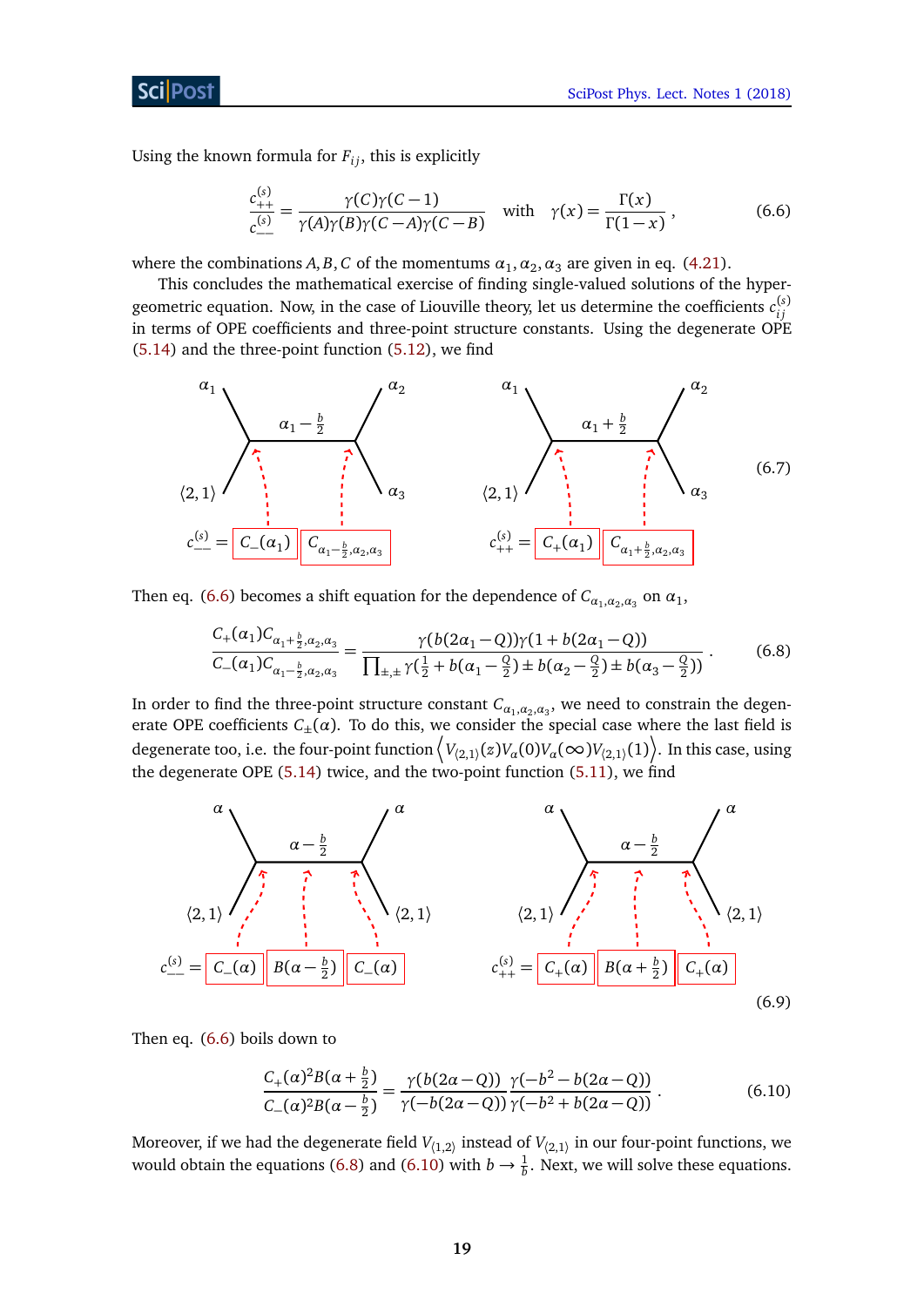#### <span id="page-19-0"></span>**6.2 Determining three-point structure constants**

In order to solve the shift equations for  $C_{\alpha_1,\alpha_2,\alpha_3}$ , we need a function that produces Gamma functions when its argument is shifted by *b* or  $\frac{1}{b}$ .

#### **Exercise 6.1** (Upsilon function)

*For b >* 0*, show that there is a unique (up to a constant factor) holomorphic function Υ<sup>b</sup>* (*x*) *that obeys the shift equations*

$$
\frac{\Upsilon_b(x+b)}{\Upsilon_b(x)} = b^{1-2bx}\gamma(bx) \qquad \text{and} \qquad \frac{\Upsilon_b(x+\frac{1}{b})}{\Upsilon_b(x)} = b^{\frac{2x}{b}-1}\gamma(\frac{x}{b}). \tag{6.11}
$$

*For i b >* 0*, show that the meromorphic function*

<span id="page-19-2"></span><span id="page-19-1"></span>
$$
\hat{\Upsilon}_b(x) = \frac{1}{\Upsilon_{ib}(-ix + ib)},\tag{6.12}
$$

*obeys shift equations that differ from eq.*  $(6.11)$  *by b*  $\cdots \rightarrow (ib)$   $\cdots$ 

The function that solves the exercise can be written as

$$
\Upsilon_b(x) = \lambda_b^{(\frac{Q}{2}-x)^2} \prod_{m,n=0}^{\infty} f\left(\frac{\frac{Q}{2}-x}{\frac{Q}{2}+mb+nb^{-1}}\right) \quad \text{with} \quad f(x) = (1-x^2)e^{x^2},\tag{6.13}
$$

where  $\lambda_b$  is an unimportant *b*-dependent constant. The solution is unique for  $b > 0$ , because the ratio of two solutions would be a continuous function with aligned periods *b* and  $\frac{1}{b}$ , and such a function must be constant if  $b^2 \notin \mathbb{Q}$ . In the complex plane, the periods *b* and  $\frac{1}{b}$  indeed look as follows:

$$
\begin{array}{ccc}\ni & & & \\
0 & 1 & & & \\
& b > 0 & b \in \mathbb{C} & ib > 0 \\
& c \geq 25 & c \in \mathbb{C} & c \leq 1\n\end{array} \tag{6.14}
$$

The formula [\(6.13\)](#page-19-2) for  $\Upsilon_b(x)$  actually makes sense not only for  $b > 0$ , but for  $\Re b > 0$ . This defines the functions  $\Upsilon_b(x)$  and  $\hat{\Upsilon}_b(x)$  for  $\Re b > 0$  and  $\Re ib > 0$  respectively, such that they are analytic in *b*.

Let us now solve the shift equation [\(6.8\)](#page-18-1) using the function *Υ<sup>b</sup>* . We write the ansatz

$$
C_{\alpha_1,\alpha_2,\alpha_3} = \frac{N_0 \prod_{i=1}^3 N(\alpha_i)}{\Upsilon_b(\alpha_1 + \alpha_2 + \alpha_3 - Q)\Upsilon_b(\alpha_1 + \alpha_2 - \alpha_3)\Upsilon_b(\alpha_2 + \alpha_3 - \alpha_1)\Upsilon_b(\alpha_3 + \alpha_1 - \alpha_2)},
$$
\n(6.15)

where  $N_0$  is a function of  $b$ , and  $N(\alpha)$  is a function of  $b$  and  $\alpha$ . The denominator of this ansatz takes care of the denominator of the shift equation, which therefore reduces to an equation that involves the dependence on  $\alpha_1$  only,

$$
\frac{C_{-}(\alpha_{1})N(\alpha_{1}-\frac{b}{2})}{C_{+}(\alpha_{1})N(\alpha_{1}+\frac{b}{2})} = \frac{b^{4b(2\alpha_{1}-Q)}}{\gamma(b(2\alpha_{1}-Q))\gamma(1+b(2\alpha_{1}-Q))}.
$$
\n(6.16)

Combining this equation with the shift equation for  $B(\alpha)$  [\(6.10\)](#page-18-2), we can eliminate the unknown degenerate OPE coefficients  $C_{\pm}(\alpha)$ , and we obtain

$$
\frac{\left(N^2B^{-1}\right)(\alpha-\frac{b}{2})}{\left(N^2B^{-1}\right)(\alpha+\frac{b}{2})} = b^{8b(2\alpha-Q)} \frac{\gamma(-b(2\alpha-Q))}{\gamma(b(2\alpha-Q))} \frac{\gamma(-b^2-b(2\alpha-Q))}{\gamma(-b^2+b(2\alpha-Q))}.
$$
\n(6.17)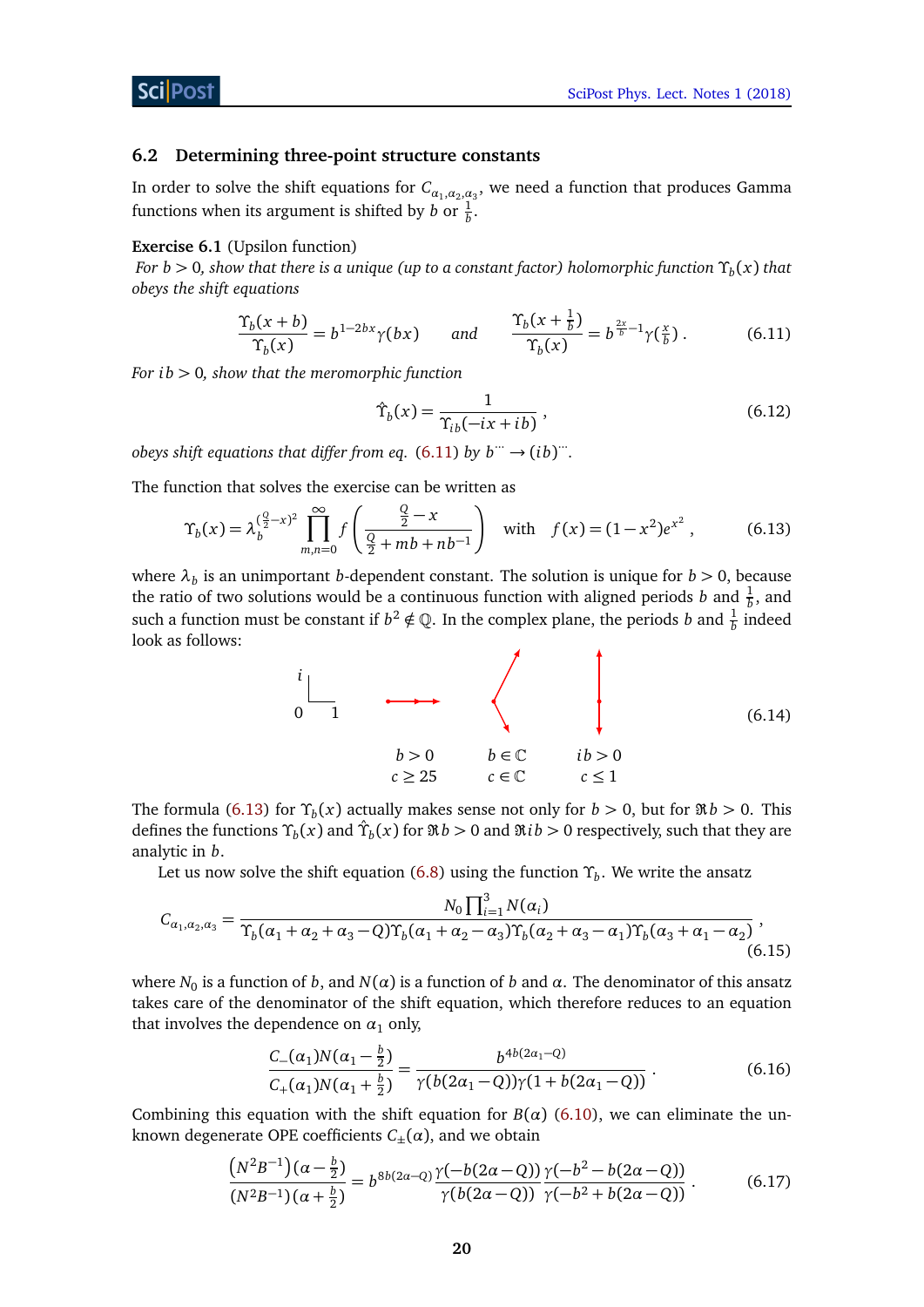Together with its image under  $b \to b^{-1}$ , this equation has the solution

$$
(N2B-1)(\alpha) = \Upsilon_b(2\alpha)\Upsilon_b(2\alpha - Q) . \qquad (6.18)
$$

Therefore, we have only determined the combination  $N^2B^{-1}$ , and not the individual functions *B* and *N* that appear in the two- and three-point functions. This is because we still have the freedom of performing changes of field normalization  $V_a(z) \to \lambda(\alpha)V_a(z)$ . Under such changes, we have  $B \to \lambda^2 B$  and  $N \to \lambda N$ , while the combination  $N^2 B^{-1}$  is invariant. Invariant quantities are the only ones that we can determine without choosing a normalization, and the only ones that will be needed for checking crossing symmetry.

It can nevertheless be convenient to choose a particular field normalization, when comparing different approaches to Liouville theory, or when considering specific applications. The normalization should then be chosen so that the structure constants have nice properties. For example, we should not choose the normalization such that  $B(\alpha) = 1$ , which would cause *N*(*α*) (and therefore  $C_{\alpha_1,\alpha_2,\alpha_3}$ ) to have square-root branch cuts. We could rather adopt the field normalization such that  $N(\alpha) = \Upsilon_b(2\alpha)$ , which makes the three-point structure constant meromorphic as a function of the momentums. We also choose  $N_0 = 1$ , and we obtain the DOZZ formula (for Dorn, Otto, A. Zamolodchikov and Al. Zamolodchikov),

$$
C_{\alpha_1,\alpha_2,\alpha_3} = \frac{\Upsilon_b(2\alpha_1)\Upsilon_b(2\alpha_2)\Upsilon_b(2\alpha_3)}{\Upsilon_b(\alpha_1 + \alpha_2 + \alpha_3 - Q)\Upsilon_b(\alpha_1 + \alpha_2 - \alpha_3)\Upsilon_b(\alpha_2 + \alpha_3 - \alpha_1)\Upsilon_b(\alpha_3 + \alpha_1 - \alpha_2)}.
$$
\n(6.19)

For the original derivation of this formula from the Lagrangian formulation of Liouville theory, and the discussion of the formula in various limits, see [[9](#page-22-8)].

The DOZZ formula holds if  $c \notin ]-\infty,1]$  i.e.  $\Re b > 0$ . On the other hand, doing the replacement *Υ<sup>b</sup>* → *Υ*ˆ *b* , we obtain a solution *C*ˆ that holds if *c* ∈*/* [25,∞[ i.e. ℜ*i b >* 0, together with the corresponding functions  $\hat{B}$  and  $\hat{N}$ . The solution of the shift equations is unique if *b* and  $b^{-1}$  are aligned, i.e. if  $b^2 \in \mathbb{R}$ . Therefore, for generic values of the central charge, both *C* and  $\hat{C}$  are solutions, and there are actually infinitely many other solutions. In order to prove the existence and uniqueness of Liouville theory, we will have to determine which solutions lead to crossing-symmetric four-point functions.

Our shift equations for three-point structure constants, and their solutions, are valid not only for Liouville theory, but also for (generalized) minimal models. In such models, the momentums  $\alpha_{\langle r,s\rangle}$  belong to a lattice with periods *b* and  $\frac{1}{b}$ , so they are uniquely determined by the shift equations. The solution is given by *C* or  $\hat{C}$ , which coincide. (Actually *C* has poles when  $\alpha_i$  take degenerate values, one should take the residues.) This shows that (generalized) minimal models are unique, but not yet that they exist.

#### <span id="page-20-0"></span>**6.3 Crossing symmetry**

We have found that (generalized) minimal models are unique, while Liouville theory is unique at least if  $b^2 \in \mathbb{R}$ . We will now address the question of their existence.

Using the  $V_{\alpha_1}V_{\alpha_2}$  OPE [\(5.13\)](#page-16-2), let us write the *s*-channel decomposition of a Liouville four-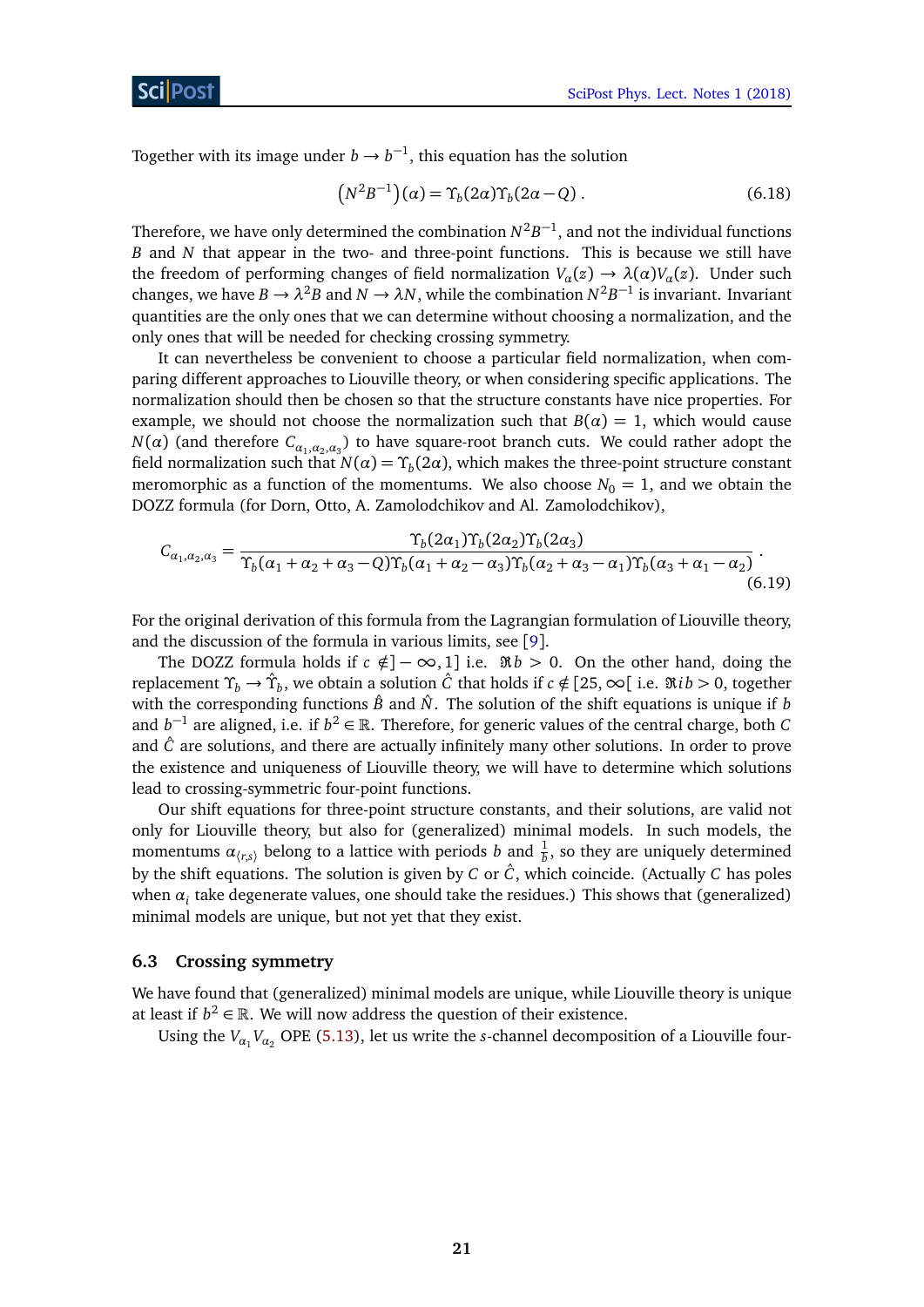point function,

$$
\langle V_{\alpha_1}(z)V_{\alpha_2}(0)V_{\alpha_3}(\infty)V_{\alpha_4}(1)\rangle = \int_{\frac{Q}{2}+i\mathbb{R}_+} d\alpha \frac{\left(\frac{C_{\alpha_1,\alpha_2,\alpha}}{B(\alpha)}\right) \left(\frac{C_{\alpha_3,\alpha_3,\alpha_4}}{C_{\alpha_4,\alpha_3,\alpha_4}}\right) \mathcal{F}_{\alpha}^{(s)}(z) \mathcal{F}_{\alpha}^{(s)}(\bar{z})}
$$
(6.20)

(We have a similar expression with *B*,  $C \rightarrow \hat{B}$ ,  $\hat{C}$  whenever the solutions  $\hat{B}$ ,  $\hat{C}$  exist.) Let us accept for a moment that Liouville theory is crossing-symmetric if the central charge is such that the shift equations have unique solutions *C* or  $\hat{C}$ , i.e. for  $c \geq 25$  or  $c \leq 1$  respectively. The integrand of our *s*-channel decomposition is well-defined, and analytic as a function of *b*, in the much larger regions  $c \notin ]-\infty,1]$  and  $c \notin [25,\infty[$  respectively. If the integral itself was analytic as well, then crossing symmetry would hold in these regions by analyticity.

In order to investigate the analytic properties of the integral, let us first extend the integration half-line to a line,  $\int_{Q_2+i\mathbb{R}_+}\to \frac{1}{2}\int_{Q_2+i\mathbb{R}}$ . This is possible because the integrand is invariant under  $\alpha \to Q - \alpha$ : the conformal blocks are invariant because they are functions of the con-formal dimension [\(2.14\)](#page-4-2), and the combination  $B(\alpha)^{-1}C_{\alpha_1,\alpha_2,\alpha}C_{\alpha,\alpha_3,\alpha_4}$  of structure constants is invariant as a consequence of  $\Upsilon_b(\alpha) = \Upsilon_b(Q-\alpha)$ . Let us then study the singularities of the integrand. We accept that the conformal blocks  $\mathscr{F}_{\alpha}^{(s)}(z)$  have poles when  $\alpha = \alpha_{\langle r,s\rangle}$  [\(2.17\)](#page-4-1), the momentums for which the *s*-channel representation becomes reducible [[1](#page-22-0)]. We now plot the positions of these poles (blue regions) relative to the integration line (red), depending on the central charge:

<span id="page-21-0"></span>![](_page_21_Figure_5.jpeg)

When *c* varies in the region  $c \notin ]-\infty,1]$ , the poles never cross the integration line. Therefore, the four-point function built from *C* is analytic on  $c \notin ]-\infty,1]$ . So if Liouville theory exists for  $c \ge 25$ , then it also exists for  $c \notin ]-\infty,1]$ , with the same structure constant *C*. On the other hand, if  $c \leq 1$ , then the poles are on the integration line, and actually the line has to be slightly shifted in order to avoid the poles. We cannot analytically continue the four-point function from the region  $c \leq 1$  to complex values of c, because this would make infinitely many poles cross the integration line. So the structure constant  $\hat{C}$  is expected to be valid for  $c \le 1$  only.

That is how far we can easily get with analytic considerations. Let us now seek input from numerical tests of crossing symmetry, using Al. Zamolodchikov's recursive formula for computing conformal blocks [[1](#page-22-0)]. (See the associated [Jupyter notebook,](https://github.com/ribault/bootstrap-2d-Python/blob/master/Liouville_demo_2.ipynb) and the article [[10](#page-22-9)].) We find that Liouville theory exists for all values of  $c \in \mathbb{C}$ , with the three-point structure constants  $\hat{C}$  for  $c \leq 1$ , and *C* otherwise. We also find that generalized minimal models exist